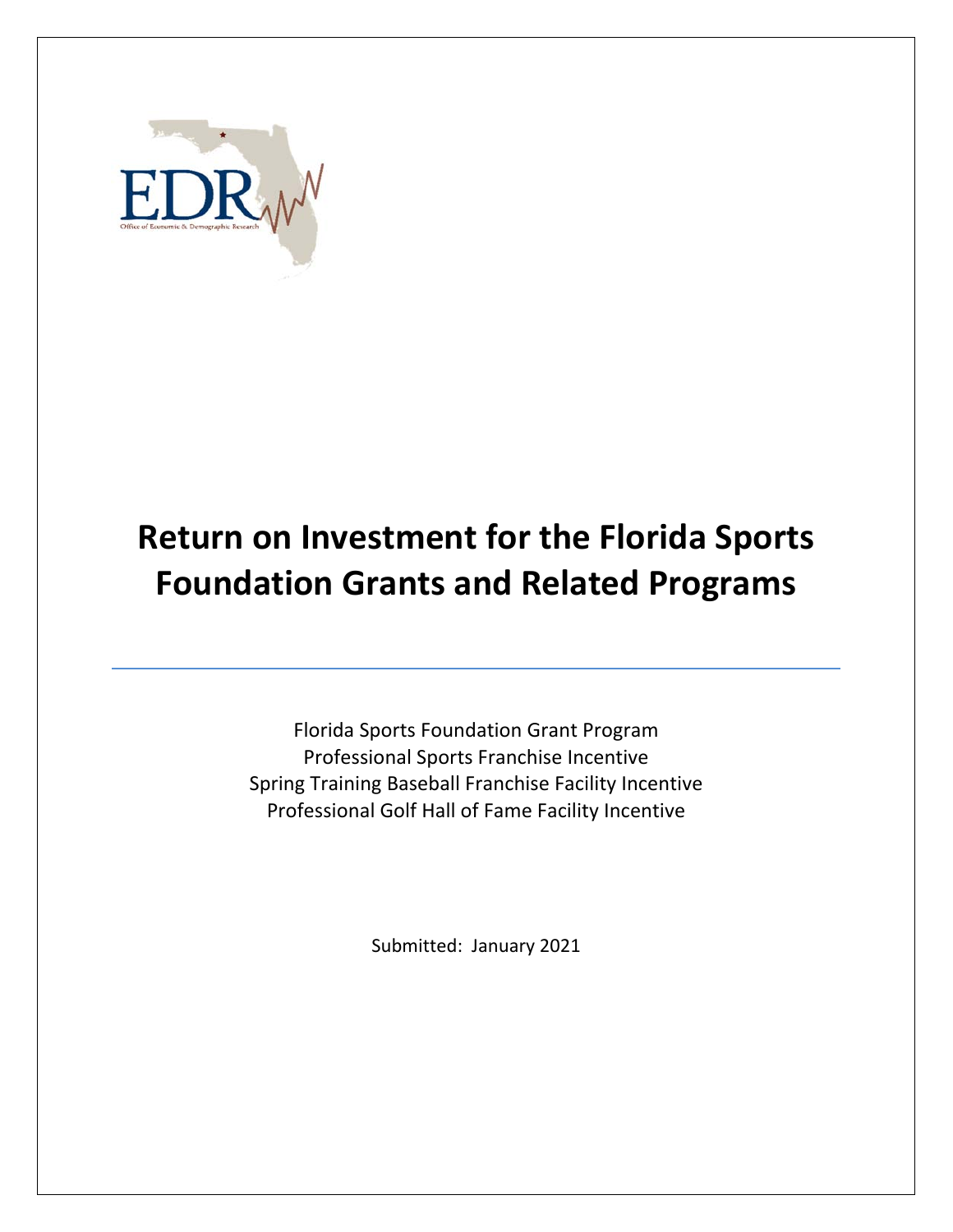## **Table of Contents**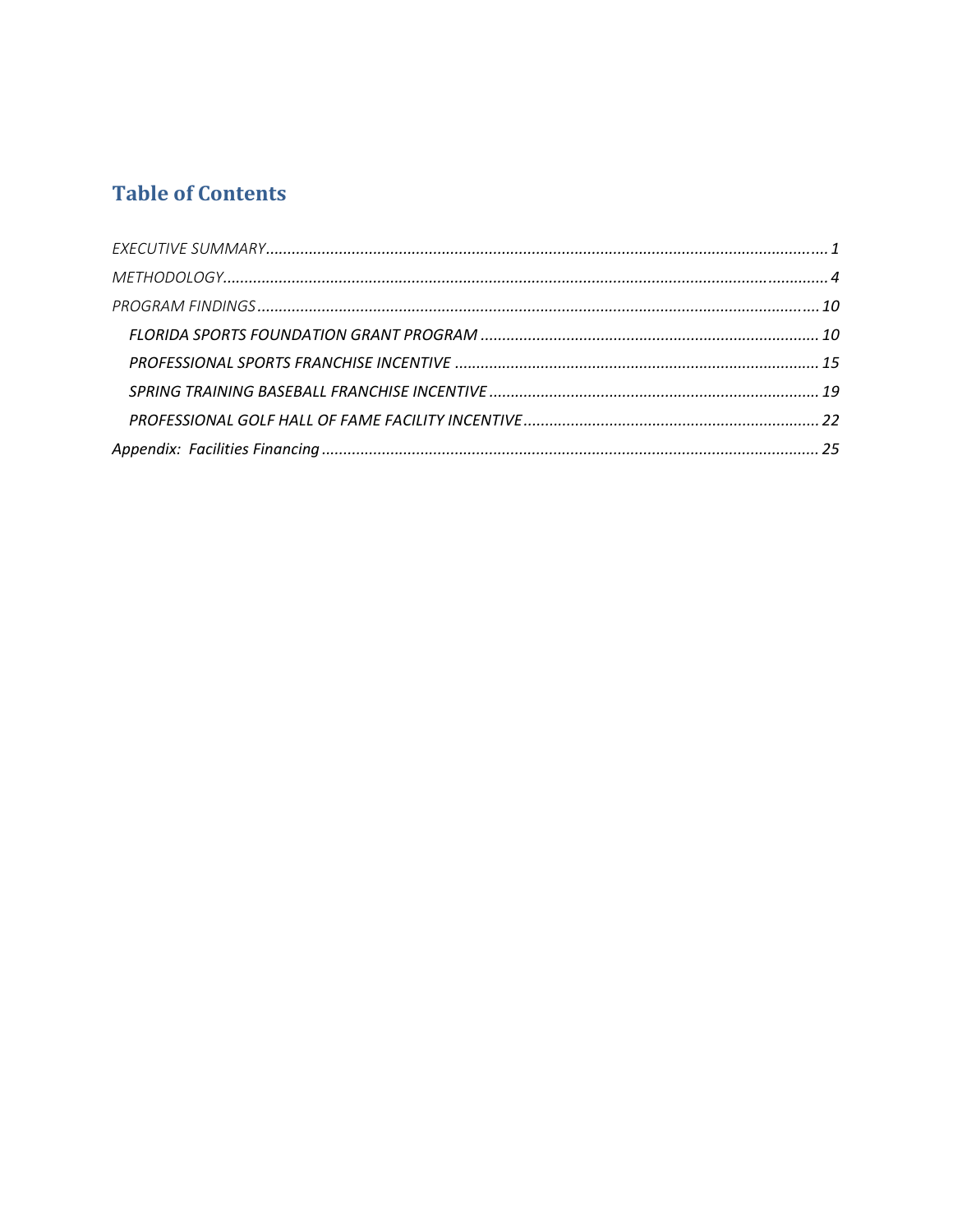## EXECUTIVE SUMMARY

#### **Background and Purpose**

Legislation enacted in 2013 and revised in 2014 directs the Office of Economic and Demographic Research (EDR) and the Office of Program Policy Analysis and Government Accountability (OPPAGA) to analyze and evaluate specific state economic development incentive programs on a recurring three‐year schedule.<sup>1</sup> EDR is required to evaluate the economic benefits of each program, using project data from the most recent three‐year period, and to provide an explanation of the model used in its analysis and the model's key assumptions. Economic Benefit is defined as "the direct, indirect, and induced gains in state revenues as a percentage of the state's investment" – which includes "state grants, tax exemptions, tax refunds, tax credits, and other state incentives."<sup>2</sup> EDR's evaluation also requires identification of jobs created, the increase or decrease in personal income, and the impact on state Gross Domestic Product (GDP) for each program.

This is EDR's third evaluation of sports-related programs.<sup>3</sup> Four programs are addressed by this analysis:

- Florida Sports Foundation (FSF) Grant Program;
- Professional Sports Franchise Incentive;
- Spring Training Baseball Franchise Incentive; and
- Professional Golf Hall of Fame Facility Incentive.

While other sports-related programs exist, they are not evaluated in this report.<sup>4</sup> The review period covers Fiscal Years 2016‐17, 2017‐18, and 2018‐19.

#### **Explanation of Return on Investment**

In this report, the term "Return on Investment" (ROI) is synonymous with economic benefit, and is used in lieu of the statutory term. This measure does not address issues of overall effectiveness or societal benefit; instead, it focuses on tangible financial gains or losses to state revenues, and is ultimately conditioned by the state's tax policy.

The ROI is developed by summing state revenues generated by a program less state expenditures invested in the program, and dividing that calculation by the state's investment. It is most often used

<sup>1</sup> Section 288.0001, F.S. As of 2020, twenty programs are specified.

<sup>2</sup> Section 288.005(1), F.S.

<sup>3</sup> The previous reports can be found at EDR's website:http://edr.state.fl.us/Content/returnoninvestment/

<sup>4</sup> Five additional programs were technically scheduled for review, but are not included. Four of the five have never been evaluated. The first two, the Food and Beverage Concession and Contract Awards to Minority Business Enterprises (s. 288.1167, F.S.) and the Homeless Shelter Designation of Sports Facilities (s. 288.11666, F.S), have not been reviewed because they do not generate distinctive tax revenues for the state that are unique to those programs. The third program, the Motorsports Entertainment Complex, has never been reviewed because it has had no recipients or costs during any of the review periods. The fourth program, Sports Development as enacted in 2014 (s. 4, ch. 2014‐167, L.O.F.; codified in s. 288.11625, F.S.), has not been reviewed because no projects have qualified. While included previously, the fifth program, the International Game Fish Association (IGFA) World Center, received its last payment in February 2014 and is no longer in operation as a Florida facility. Also of note, the Retention of Spring Training Baseball Franchises incentive enacted in 2013 (s. 24, ch. 2013‐42; amended by s. 5, ch. 2014‐167, L.O.F.; and codified in s. 288.11631, F.S.), is not required to be evaluated. This program provides up to \$20 million over 20 years to fund single‐franchise facilities, and \$50 million over 25 years to fund facilities housing more than one franchise.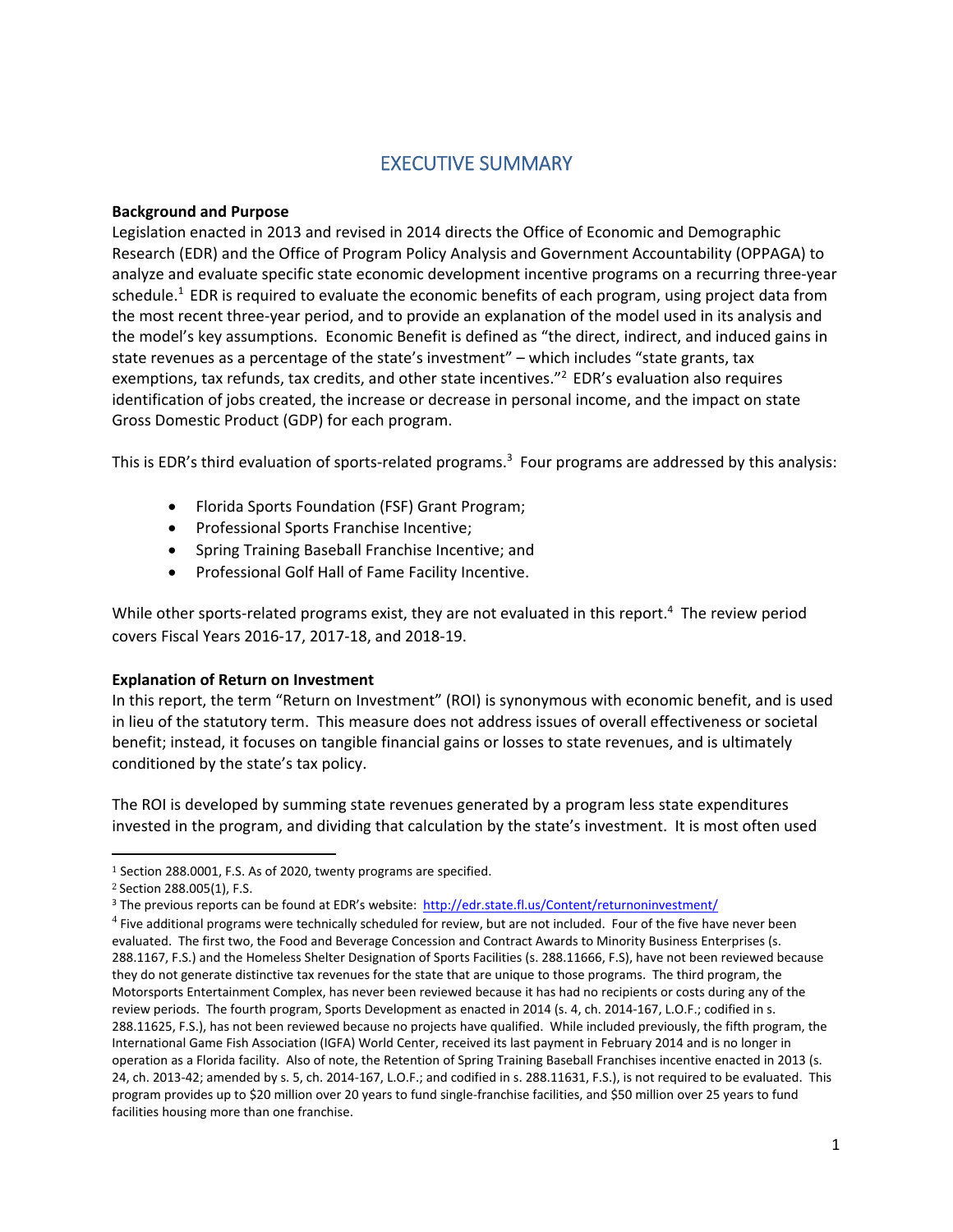when a project is to be evaluated strictly on a monetary basis, and externalities and social costs and benefits—to the extent they exist—are excluded from the evaluation. The basic formula is:

#### (Increase in State Revenue – State Investment) State Investment

Since EDR's Statewide Model<sup>5</sup> is used to develop these computations and to model the induced and indirect effects, EDR is able to simultaneously generate State Revenue and State Investment from the model so all feedback effects mirror reality. The result (a net number) is used in the final ROI calculation.

As used by EDR for this analysis, the returns can be categorized as follows:

- **Greater Than One (>1.0)**…the program more than breaks even; the return to the state produces more revenues than the total cost of the incentives.
- **Equal To One (=1.0)**…the program breaks even; the return to the state in additional revenues equals the total cost of the incentives.
- **Less Than One, But Positive (+, <1)**…the program does not break even; however, the state generates enough revenues to recover a portion of its cost for the incentives.
- **Less Than Zero (‐, <0)**…the program does not recover any portion of the incentive cost, and state revenues are less than they would have been in the absence of the program. This typically occurs because taxable activity is shifted to non‐taxable activity.

The numerical ROI can be interpreted as return in tax revenues for each dollar spent by the state. For example, an ROI of 2.5 would mean that \$2.50 in tax revenues is received back from each dollar spent by the state.

The basic formula for ROI is always calculated in the same manner, but the inputs used in the calculation can differ depending on the needs of the investor. Florida law requires the return to be measured from the state's perspective as the investor, in the form of state tax revenues. In this regard, the ROI is ultimately shaped by the state's tax code.

#### **Overall Results and Conclusions**

As the graph below shows, the ROI for the various sports-related programs ranged from 4.27 to 0.15. The only program with a ROI of greater than one was the Florida Sports Foundation (FSF) Grant Program. [See Table below.] There are a number of distinguishing traits between the FSF Grant Program and the other programs that account for this difference.

|                                  | 2020       | 2018       | 2015       |
|----------------------------------|------------|------------|------------|
| Program                          | <b>ROI</b> | <b>ROI</b> | <b>ROI</b> |
| <b>FSF Grant Program</b>         | 4.27       | 4.77       | $4.72*$    |
| Professional Sports Incentive    | 0.75       | 0.32       | 0.30       |
| <b>Spring Training Incentive</b> | 0.54       | 0.22       | 0.11       |
| Golf Hall of Fame Incentive      | 0.15       | 0.12       | $-0.08$    |

\*Formerly reported as 5.61; revised to 4.72 after applying new methodology to the prior inputs.

<sup>&</sup>lt;sup>5</sup> See the Methodology section for more details.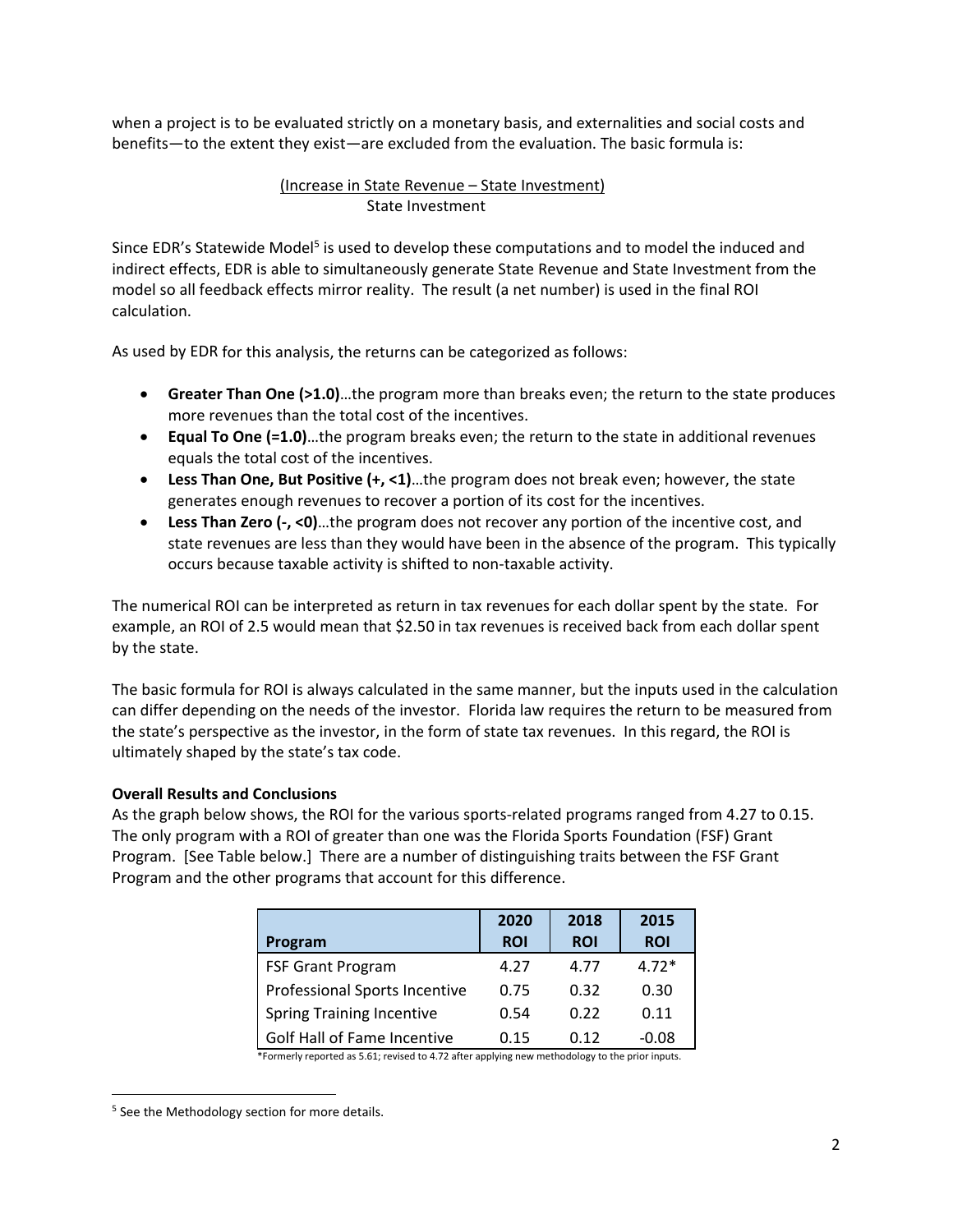First, FSF grants fund sporting events rather than finance facilities, and the grants are relatively small in comparison to the facility subsidies. The average FSF grant award within the review period was approximately \$24,000, with an estimated 656,666 out‐of‐state visitors attributed to the subsidized sporting events held during the three affected years. While events held in facilities funded by the Professional Sports Franchise Incentive brought in a larger number of out‐of‐state visitors, the higher costs of that program adversely impacted its ROI. As an example, the latest professional sports arena built in Florida cost upwards of \$450 million, and the state incentive committed \$2 million a year for the next 30 years to help subsidize its construction cost. In total, the incentives cost \$16 million per year. In contrast, the FSF grant program spent approximately \$9 million for all three fiscal years in the review period. The lower awards of FSF compared to the other programs is a significant factor in its higher ROI.

Second, events funded through the FSF program attract more out‐of‐state participants and visitors than in-state participants and visitors by design. The FSF grant program was one of two programs in the review period to have more out‐of‐state visitors than in‐state visitors. This contributed to its higher ROI. The other is the Golf Hall of Fame, where perhaps 70 percent of visitors are from out-of-state.<sup>6</sup> The Professional Sports Franchise Incentive has a much smaller percentage—13.9 percent was used in this analysis.

Third, the FSF grant program funds single sporting events that will occur in the near future. This allows the FSF to more accurately estimate the economic impact of these sporting events, as well as to adjust the grant amount accordingly. For the other incentive programs, the state commits itself for 10, 15 or 30 years. This is problematic, because the long‐term economic impacts of these sport teams or museums are far from clear when the initial evaluation is made.

Additional details are provided in the remainder of the report.

 $6$  The ROI did not take into account any intangible benefits associated with these programs, which may include an increase in community pride and media exposure of Florida areas from televised sporting events.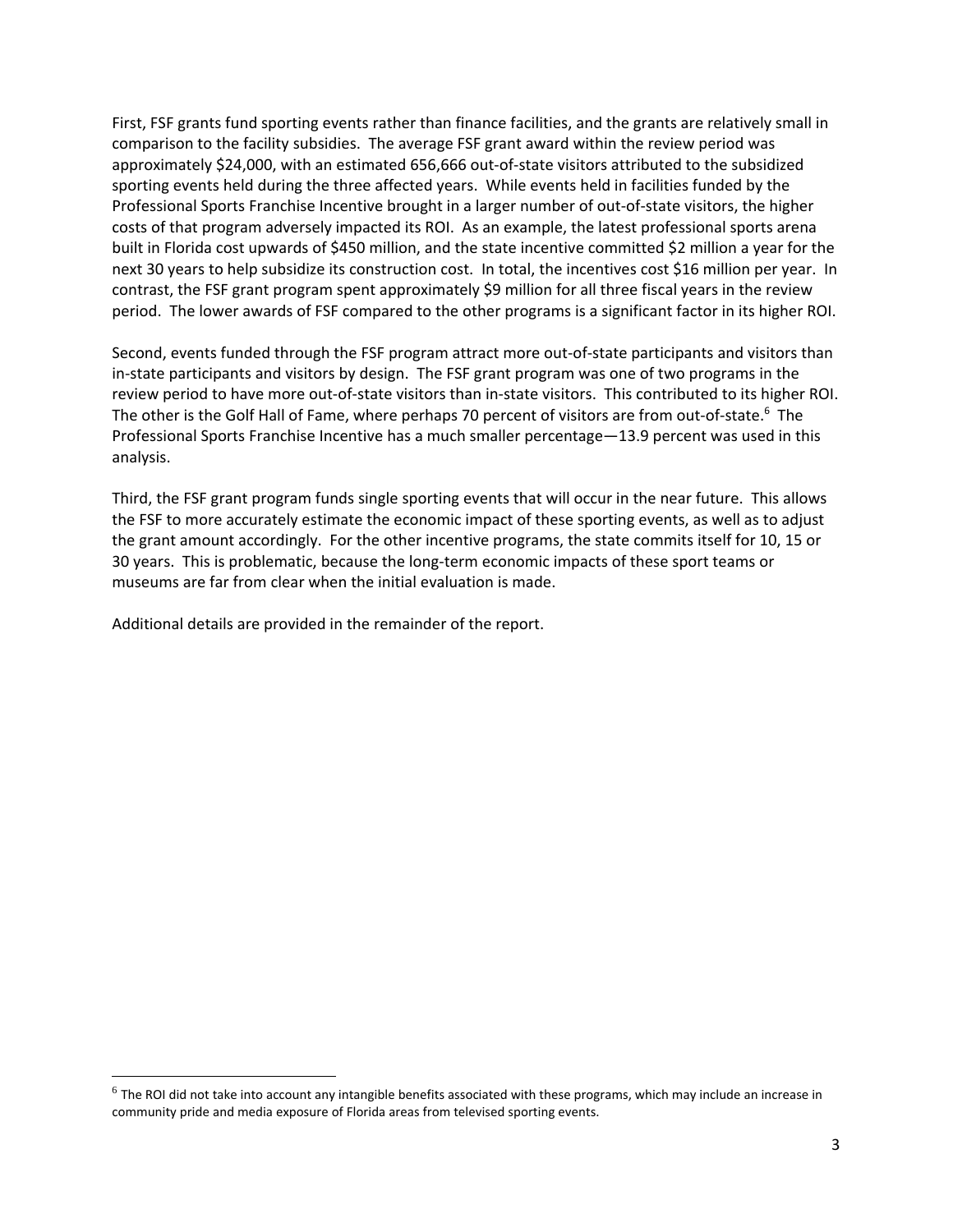### **METHODOLOGY**

#### **Statewide Model**

EDR is tasked with evaluating the economic benefits of economic development incentive programs. Economic Benefit is defined as "the direct, indirect, and induced gains in state revenues as a percentage of the state's investment" – which includes "state grants, tax exemptions, tax refunds, tax credits, and other state incentives."<sup>7</sup> This measure does not address issues of overall effectiveness or societal benefit; instead, it focuses on tangible financial gains or losses to state revenues, and is ultimately conditioned by the state's tax policy.

EDR used the Statewide Model to estimate the Return on Investment for the programs under review. The Statewide Model is a dynamic computable general equilibrium (CGE) model that simulates Florida's economy and government finances.<sup>8</sup> The Statewide Model is enhanced and adjusted each year to reliably and accurately model Florida's economy. These enhancements include updating the base year the model uses as well as adjustments to how the model estimates tax collections and distributions.<sup>9</sup>

Among other things, the Statewide Model captures the indirect and induced economic activity resulting from the direct program effects. This is accomplished by using large amounts of data specific to the Florida economy and fiscal structure. Mathematical equations<sup>10</sup> are used to account for the relationships (linkages and interactions) between the various economic agents, as well as likely responses by businesses and households to changes in the economy.<sup>11</sup> The model also has the ability to estimate the impact of economic changes on state revenue collections and state expenditures in order to maintain a balanced budget by fiscal year.

When using the Statewide Model to evaluate economic programs, the model is "shocked"<sup>12</sup> using static analysis estimates of the initial or direct effects attributable to the projects funded by the incentives. In this analysis, direct effects are essentially the changes experienced by the businesses receiving the grants. Generally, the combined annual direct effects ("shocks") took the form of:

- Removal of the incentive payments from the state budget, with a corresponding award to businesses as subsidies to production.
- Capital investments related to the program.
- Increased demand based on out‐of‐state visitor expenditures.

<sup>7</sup> Section 288.0001, F.S., as created by s. 1, ch. 2013‐39, Laws of Florida, and s. 1, ch. 2013‐42, Laws of Florida. <sup>8</sup> The statewide economic model was developed using GEMPACK software with the assistance of the Centre of Policy Studies

<sup>(</sup>CoPS) at Victoria University (Melbourne, Australia).

<sup>&</sup>lt;sup>9</sup> Reports prior to January 1, 2017 have 2009 as the base year. Reports as of January 1, 2017 have 2011 as the base year.

 $10$  These equations represent the behavioral responses to economic stimuli to changes in economic variables.

<sup>&</sup>lt;sup>11</sup> The business reactions simulate the supply-side responses to the new activity (e.g., changes in investment and labor demand).

 $12$  In economics, a shock typically refers to an unexpected or unpredictable event that affects the economy, either positive or negative. In this regard, a shock refers to some action that affects the current equilibrium or baseline path of the economy. It can be something that affects demand, such as a shift in the export demand equation; or, it could be something that affects the price of a commodity or factor of production, such as a change in tax rates. In the current analyses, a counter‐factual shock is introduced to remove the impact of the incentives on the economy.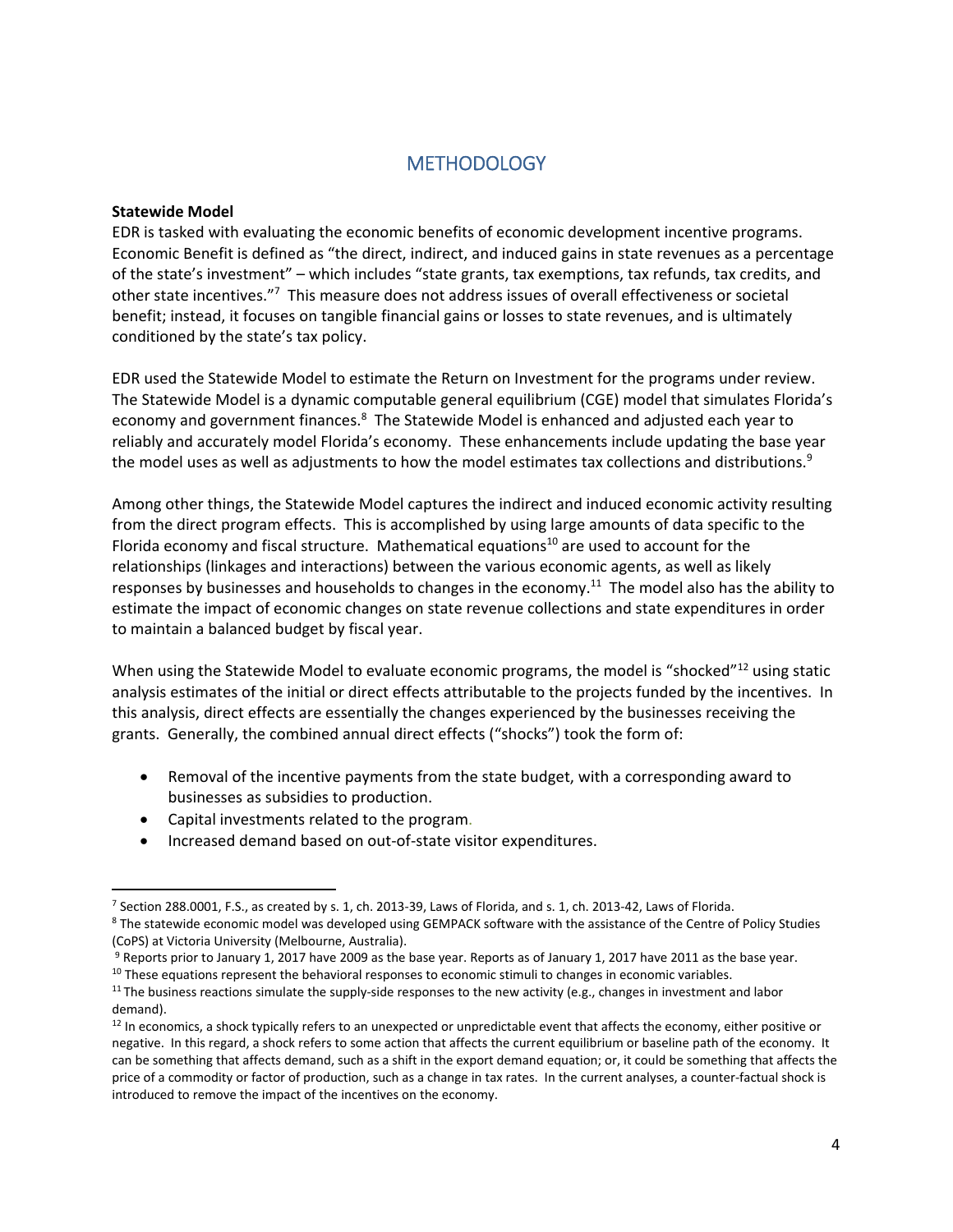After the direct effects are developed and estimated, the model is then used to estimate the additional—indirect and induced—economic effects generated by the programs, as well as the supply‐ side responses to the new activity, where the supply‐side responses are changes in investment and the demand for labor arising from the new activity. Indirect effects are the changes in employment, income, and output by local supplier industries that provide goods and services to support the direct economic activity. Induced effects are the changes in spending by households whose income is affected by the direct and indirect activity.

All of these effects can be measured by changes (relative to the baseline) in the following outcomes:

- State government revenues and expenditures
- Jobs
- Personal income
- Florida Gross Domestic Product
- Gross output
- Household consumption

- Investment
- Population

EDR's calculation of the Return on Investment (ROI) used the model's estimate of net state revenues and expenditures. Other required measures for this report include the number of jobs created, the increase or decrease in personal income, and the impact on gross state product, all of which are included in the model results.

As with previous evaluations, EDR's calculation of ROI is based on the net economic impact rather than the gross economic activity generated by or attributed to program projects. The impact is due to new economic activity induced by a state subsidy after taking account of what would have occurred in the absence of this particular investment. EDR employs a number of approaches to isolate the new economic activity, including an assessment of the "but‐for" assertion and accounting for any "Substitution Effect" on consumer spending induced by incentives or investments.

Incentive proponents assert that "but for" economic incentives, new business activities would not have otherwise occurred – in effect, the incentive is the primary or the determining factor in those business decisions. Similarly, some site selection and economic development professionals believe that incentives tip the scales between competing sites when all other factors are relatively equal. EDR's analysis of the four programs under review generally assumes that state incentives were the determining factor in the location decision of the sports program, sporting event, or museum, provided the program was designed to attract or retain sports‐related activity to the state.

Regarding the Substitution Effect, there is consensus among economists that the only tangible economic benefits to the area economy from subsidies for professional and amateur sporting events, or a unique sports-destination facility, are the result of new spending associated with the events.<sup>13</sup> This new spending is primarily by visitors from out-of-area, to the extent that such spending would not have otherwise occurred absent attending the event; however, it can also include capital expenditures.

<sup>&</sup>lt;sup>13</sup> For a discussion of these issues, see Appendix Two: Assessing the Economic Benefits of Public Subsidies for Professional Sports Facilities: A Literature Review, in "Return on Investment for The Florida Sports Foundation Grants and Related Programs, January 1, 2015: http://edr.state.fl.us/Content/returnoninvestment/SportsGrantsandPrograms.pdf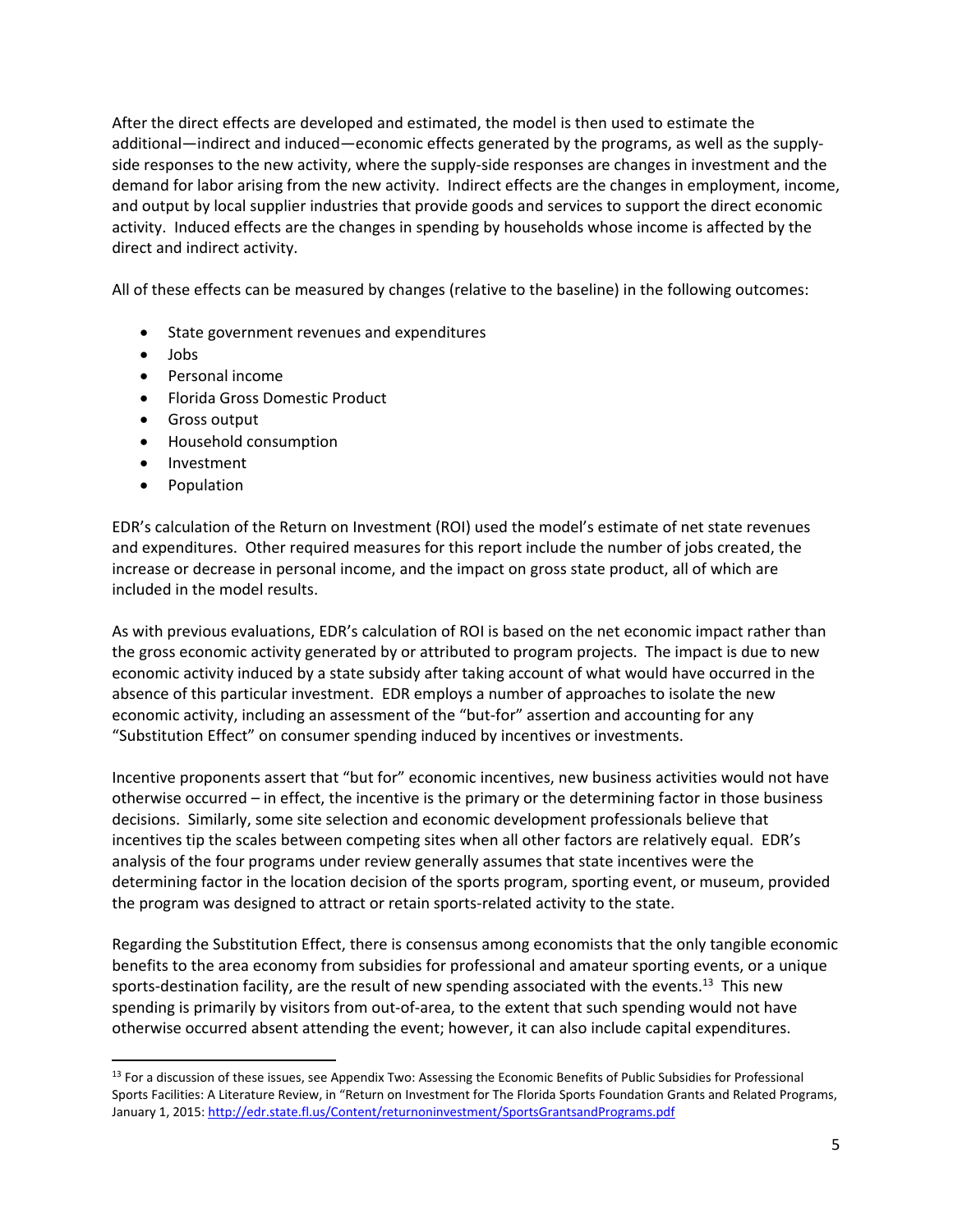New spending specifically excludes "substitute" spending by in‐area residents and "casual visitors" or "time‐switchers" whose primary purpose for visiting is unrelated to the event. In these cases, the same amount would have been spent elsewhere, and the spending related to the sports event is simply redirected from what would have occurred absent the event. This "substitution effect" is best described as the expenditure of limited disposable entertainment income in or about the sports facility, rather than in other areas of the local economy. Because disposable personal income is fixed in the short run, this expenditure results in increases in discretionary spending in one area of the economy at the expense of another.

Out‐of‐State expenditures were calculated from estimates of the out‐of‐state visitors associated with the various programs, the daily expenditure amounts from those visitors, and the expected duration of each visit. If not otherwise stated in the Program Findings, VISIT FLORIDA average daily expenditures for domestic visitors and average duration of stay were used. To distribute the daily expenditures into the model, the analysis used VISIT FLORIDA's expenditure categories for domestic visitors. This distributed the expenditures into six categories: Retail, Lodging, Food & Beverage, Transportation, Entertainment and other expenses. Taxable ticket sales to the sporting events were not separately estimated as ticket sales are captured in the overall Entertainment expenditure category. The resulting net economic benefit may then be proportionately attributed to all contributors or contributing public programs.

As for proportional attribution, in all but one of the facility construction programs, local governments contributed to the project funding. Further, these local sources financed a majority of the construction of the sport facilities that the state programs also helped fund. Similarly, sporting events that received grants from the Florida Sports Foundation also received grants from local sport commissions. For the purposes of this analysis, EDR proportionately attributed the out‐of‐state visitors between the state and the local funding sources.

Accounting for the "Substitution Effect" and proportionately attributing economic benefit are two of the strategies used to derive a credible estimate of program ROI to the state.

#### **Data Sources and Development of the Universe**

There were two primary sources of information for the four programs under review: The Florida Sports Foundation for program data and the Florida Department of Revenue for sales and use tax distributions. Surveys, impact studies and documents related to bonding of sports facilities supplemented this information. Detailed information is provided in the Program Findings; however, only data related to the review period, Fiscal Years 2016‐17, 2017‐18, and 2018‐19, is considered in the evaluation.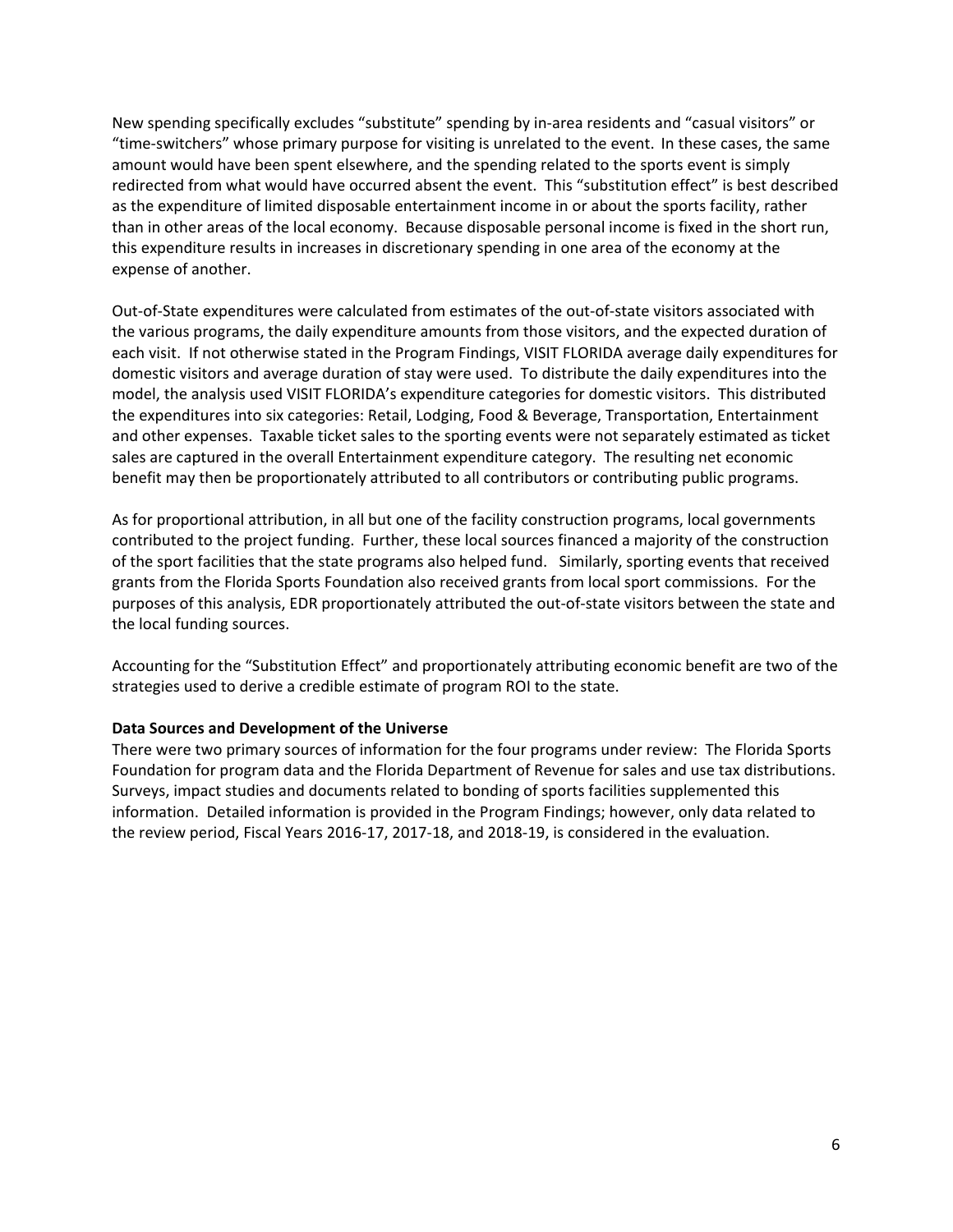#### **Key Assumptions**

The following key assumptions are used in the Statewide Model to determine the outcomes of the programs under review. Some of the assumptions are used to resolve ambiguities in the literature, while others conform to the protocols and procedures adopted for the Statewide Model.

- 1. The analysis assumes that state incentives were the determining factor in the sports program, sporting event, or museum's location decision, provided the program was designed to attract or retain sports‐related activity to the state.
- 2. The analysis assumes all data provided by Florida Sports Foundation, Department of Revenue and other entities was complete and accurate. The data was not independently audited or verified by EDR.
- 3. The analysis assumes that given the time span under review, applying discount rates would not prove material to the outcome.
- 4. The analysis treats all grants, distributions or license plate revenues as a loss to the state's General Revenue Fund.
- 5. The analysis assumes that any expenditure made for incentives is a redirection from the general market basket of goods and services purchased by the state. Similarly, any revenue gains from increased business activities are fully spent by the state.
- 6. The analysis assumes the relevant geographic region is the whole state, not individual counties or regions. The Statewide Model does not recognize that any economic benefit arises from intrastate relocation. However, the model accounts and makes adjustments for the fact that industries within the state cannot supply all of the goods, services, capital, and labor needed to produce the state's output.
- 7. The analysis assumes that businesses treated the incentives as subsidies. The subsidies lowered the cost of operation for each individual firm.
- 8. The analysis assumes distribution of capital purchases by each business was the same as the industry in which it operates. This assumption was made because data was not available regarding the specific capital purchases associated with each project. It is also assumed that the businesses benefiting from a particular program were not large enough to affect the rate of return on capital within the industries in which the businesses operated.
- 9. The analysis assumes that the demand created by the sport or sports-related event from out-ofstate visitors did not displace the demand for goods and services of existing Florida businesses. To do this, demand associated with the events was assumed to be from the rest of the world. The "rest of the world" is defined as other states or the international market.
- 10. The analysis assumes that ticket sales to the sporting events and museum are captured by the VISIT FLORIDA visitor expenditure breakdown for out‐of‐state visitors. For in‐state attendees, the analysis assumes that the tax associated with ticket purchases would have been collected from alternative or substitute purchases, and there is no net gain to the state.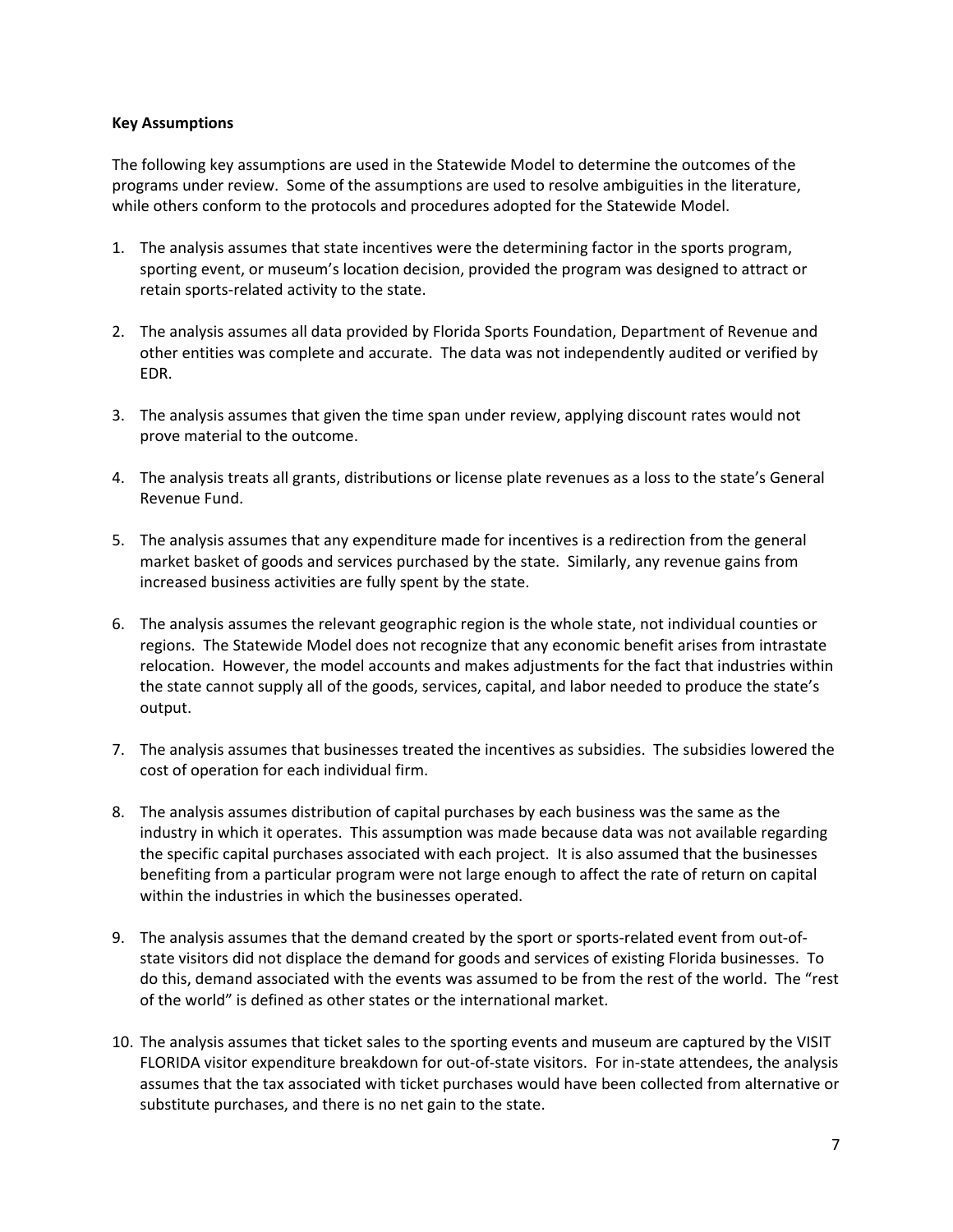- 11. The analysis assumes that all events not associated with the professional sports team, spring training team or bowl games that were hosted in those facilities could have been hosted elsewhere in the region. Therefore, these events were not included in the analysis.
- 12. The analysis assumes that when the financing responsibilities for facilities or events are shared, the economic benefit should be proportionately attributed among the public contributors based on the amount that each source contributes (see Appendix).
- 13. The analysis did not take into account costs other than stadium financing or grant assistance. These costs include long‐term maintenance and operation costs, infrastructure and land costs, or foregone property taxes usually borne by the local authorities for stadiums, arenas and ballparks. This cost burden usually falls on local governments or other publicly subsidized entities. For example, at the amateur level, local sports commissions host or help host the events. These costs were not included because of the lack of available data or the non‐monetary nature of the assistance. For this reason, it is likely that the split overestimates the state share of these sporting events.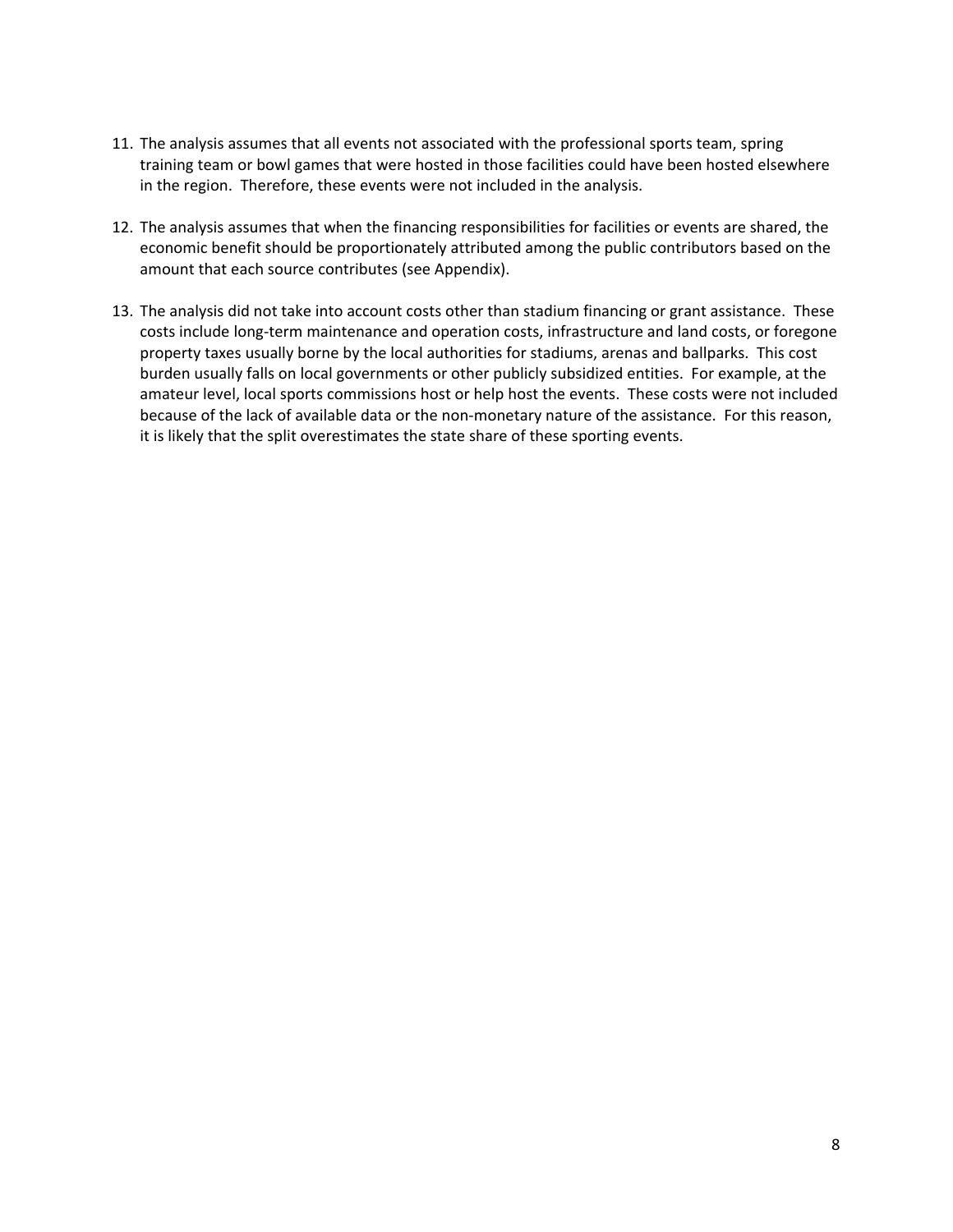#### **Key Terms**

In the pages that follow, the analysis for each program includes diagnostic tables describing the composition and statistics of the projects under review. Key terms used in the tables are described below:

Actual State Payments Used in Analysis – Represents the amount of state payments made to the program in each fiscal year.

Total Net State Revenues  $\frac{2}{5}$  (M) – Represents the amount of new state revenue generated by the program in each fiscal year.

Personal Income (Nominal  $\zeta(M)$ ) – Reflects income received by persons from all sources. It includes income received from participation in production as well as from government and business transfer payments. It is the sum of compensation of employees (received), supplements to wages and salaries, proprietors' income with inventory valuation adjustment (IVA) and capital consumption adjustment (CCAdj), rental income of persons with CCAdj, personal income receipts on assets, and personal current transfer receipts, less contributions for government social insurance.

Real Disposable Personal Income (Fixed 2019-20 \$(M)) – Reflects total after-tax income received by persons; it is the income available to persons for spending or saving.

Real Gross Domestic Product (Fixed 2019-20  $\zeta(M)$ ) – Measures the state's output; it is the sum of value added from all industries in the state. GDP by state is the state counterpart to the Nation's gross domestic product.

Consumption by Households and Government (Fixed 2019‐20 \$(M)) – Reflects the goods and services purchased by persons plus the expenditures by governments consisting of compensation of general government employees, consumption of fixed capital (CFC), and intermediate purchases of goods and services less sales to other sectors and own-account production of structures and software. It excludes current transactions of government enterprises, interest paid or received by government, and subsidies.

Real Output (Fixed 2019‐20 \$(M)) – Consists of sales or receipts and other operating income, plus commodity taxes and changes in inventories.

Total Employment (Jobs) – Provides estimates of the number of jobs, full time plus part time, by place of work. Full time and part time jobs are counted at equal weight. Employees, sole proprietors and active partners are included, but unpaid family workers and volunteers are not included.

Population (Persons) – Reflects first of year estimates of people, includes survivors from the previous year, births, special populations, and three types of migrants (economic, international, and retired).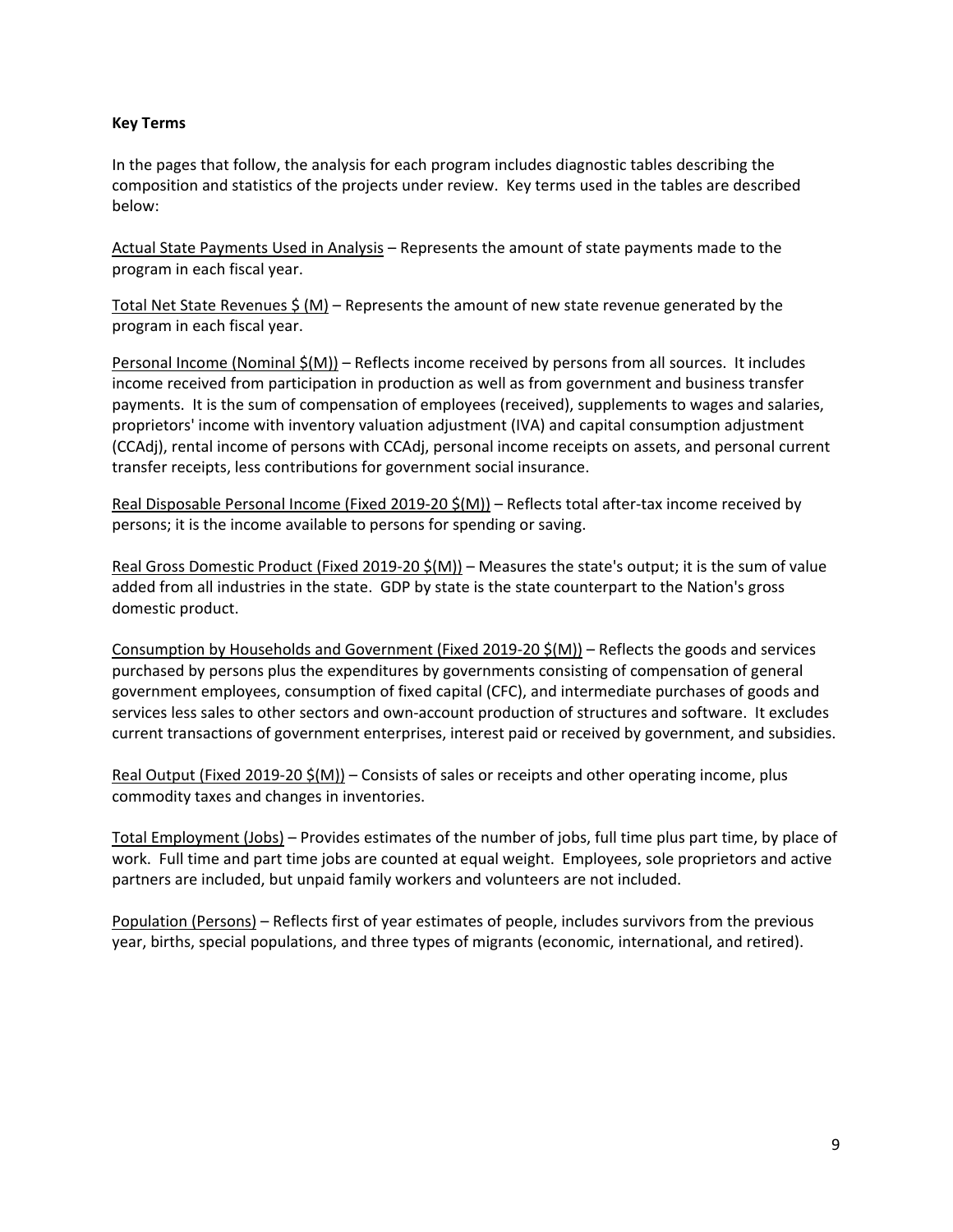## PROGRAM FINDINGS

#### **FLORIDA SPORTS FOUNDATION GRANT PROGRAM**

#### **Program Description**

The Florida Sports Foundation, Inc. (FSF) is a 501(c)(3) non‐profit corporation, serving as the Sports Industry Development Division of Enterprise Florida, Inc.14

In 1989, the Legislature authorized the designation of a direct support organization to assist in the promotion and development of the sports industry in the state.<sup>15</sup> In 1995, the Legislature authorized the sale of professional sport team license plates, the proceeds of which were allocated to the FSF to:

- Fund major sporting events;
- Promote the economic development of the sports industry;
- Distribute licensing and royalty fees to participating pro sports teams;
- Institute a grant program for communities bidding on minor sporting events that create an economic impact for the state;
- Distribute funds to Florida-based charities designated by the FSF and the participating pro sports teams; and
- Fulfill sports-promotion responsibilities of the Department required by statute.<sup>16</sup>

Following the abolishment of the Department of Commerce in 1996, $^{17}$  the FSF was assigned to the Office of Tourism, Trade and Economic Development (OTTED) in the Executive Office of the Governor, with specific statutory powers and duties.<sup>18</sup> In 1999, the Legislature transferred many of the responsibilities of the Governor's Council on Physical Fitness and Amateur Sports to the FSF, which included the operation of the "Sunshine State Games."19 The statutory responsibilities were expanded in 2010 to include assisting OTTED in retention of professional sports franchises and the spring training operations of Major League Baseball.<sup>20</sup>

When OTTED was abolished in 2011, FSF was merged into Enterprise Florida, Inc. (EFI), the state's principal economic development organization under contract with the newly created Department of Economic Opportunity.<sup>21</sup> FSF operates as a separate corporation with EFI as its sole member, and FSF retained the assets, liabilities and responsibilities of the original corporation. EFI is responsible for appointing FSF's officers, with the Governor appointing the board of directors. The President is

<sup>14</sup> Section 288.92(1)(e), F.S.

<sup>15</sup> When created by statute, Direct-Service Organizations are typically non-profit corporations, authorized to carry out specific tasks in support of public entities or public causes. Section 1, ch. 88‐226, L.O.F., created the Sports Advisory Council within the Florida Department of Commerce. Section 1, ch. 89‐263, L.O.F., authorized the creation of a DSO to assist the Sports Advisory Council. Section 1, ch. 92‐111, L.O.F., transferred the DSO to the Department of Commerce, and OPPAGA Report 96‐31 states that FSF was established as a DSO of the Department of Commerce in 1992. The Council was ultimately abolished by s. 22, ch. 93‐187, L.O.F.

<sup>16</sup> Section 3, ch. 95‐282, L.O.F., which created s. 320.08058(9), F.S.

<sup>17</sup> Section 3, ch. 96‐320, L.O.F.

<sup>18</sup> Section 56, ch. 96‐320, L.O.F.

<sup>19</sup> Section 7, ch. 99‐251, L.O.F.

<sup>20</sup> Section 6, ch. 2010‐140, L.O.F.

<sup>21</sup> Section 30, ch. 2011‐142, L.O.F.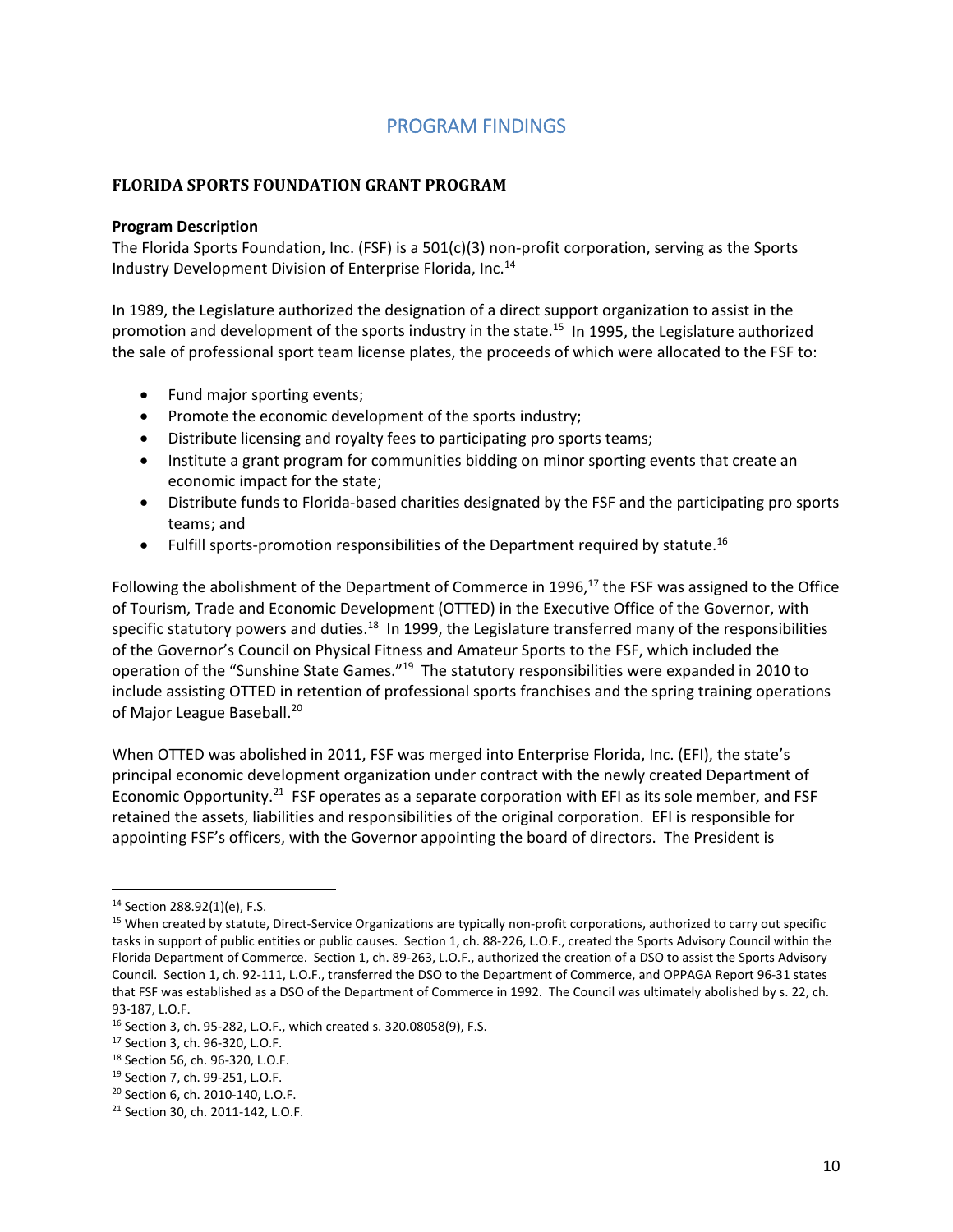responsible for the active management of FSF "consistent with its organizational documents and the purposes set forth in Section 288.1229, Florida Statutes (2010)."22

Today, the duties of the Florida Sports Foundation are to:

- With funding from the sale of nine Professional Sports and various Specialty License Plates, administer the Major, Regional and Small Market grant programs, which assist Florida communities with securing, hosting and retaining sporting events, as well as assist in the marketing of the Specialty License Plates;
- Promote, organize and provide funding for the Sunshine State Games and the Florida Senior Games;
- Through publications and the FSF website, promote sports tourism in Florida;
- Through publications and the FSF website, promote the Florida Grapefruit League as a sports tourism destination, and promote Florida as a golfing and fishing destination;
- Assist the Florida Department of Economic Opportunity in certifying new and retained professional sports franchise and baseball spring‐training facilities in the state; and
- With other state agencies or private entities, assist or sponsor sport or fitness related activities.

Funding for the FSF is provided through a variety of sources. Much of the funding is from the sale of Florida professional sports team license plates.<sup>23</sup> In addition, the FSF receives a portion of the proceeds from the US Olympic Committee,<sup>24</sup> Florida NASCAR<sup>25</sup> and Florida Tennis license plates.<sup>26</sup> The total annual appropriation for the FSF in Fiscal Years 2016‐17, 2017‐18 and 2018‐19 was \$4.7 million. The FSF also received annual private contributions that ran between \$475,000 and \$498,100 during the review period.

Major program expenditures include funding the FSF Major Grant Program, the Small Market Grant Program, Sports Industry Conference Assistance Grants, and the Amateur Sports Programs (Sunshine State Games and Florida Senior Games). Grant requests are submitted through regional sports commissions and are evaluated based on need and the economic impact related to the number out‐of‐ state participants and spectators. These estimates are provided in grant applications and validated after the event.

As noted above, the FSF has varied administrative responsibilities in support of the state's sports‐ tourism industry. Both the Sunshine State Games and the Senior Games primarily serve Florida residents. While it is possible that non‐Florida residents participated, it is likely that the economic benefits from these participants are negligible. Florida Sports Foundation's main contribution to the Florida economy is through the grant programs, which are the focus of this analysis.

<sup>&</sup>lt;sup>22</sup> Sections 1 and 2 of Article VI, and Section I (d), Bylaws of the Florida Sports Foundation, Incorporated, April 2, 2019. https://playinflorida.com/wp‐content/uploads/2019/05/j1.Amended‐and‐Restated‐Bylaws‐of‐FSF‐April‐2019.pdf

Section 288.1229, Florida Statutes (2010) was repealed by s. 485, ch. 2011‐142, L.O.F.

<sup>&</sup>lt;sup>23</sup> Section 320.08058(9)(b), F.S. Major sport events include pro sport events, NCAA Final Four basketball events, or a horseracing or dog racing Breeders' Cup.

<sup>24</sup> Section 320.08058(6)(b)1.a., F.S.

<sup>25</sup> Section 320.08058(60), F.S.

<sup>26</sup> Section 320.08058(64), F.S.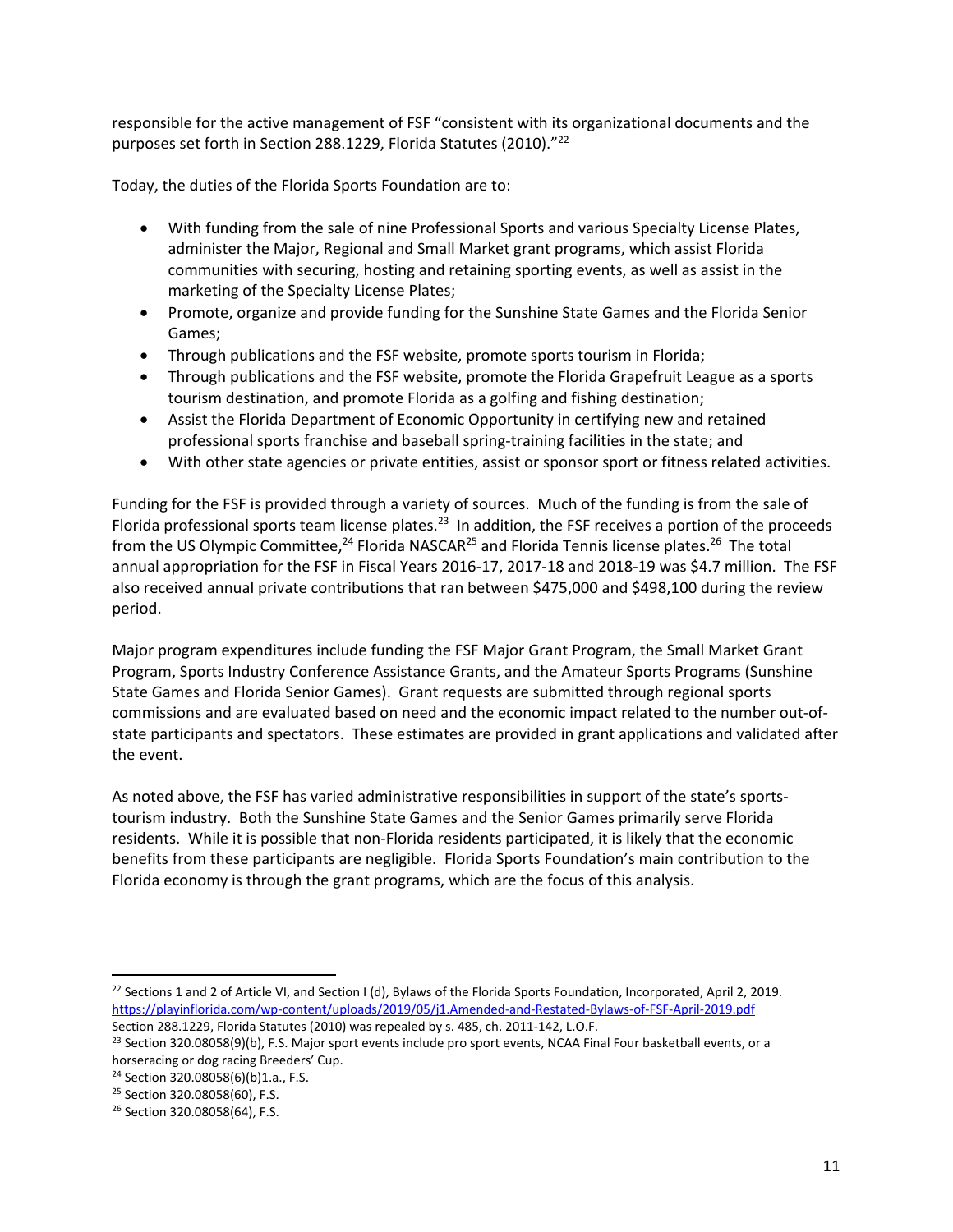#### **FSF Grant Programs**

The FSF Major and Small Market grant programs assist the 30 regional sports commissions<sup>27</sup> in securing and hosting professional and amateur sporting events from recognised host organizations. These programs have specific qualifying criteria, designed "to assist communities and host organizations in attracting sports events" with an "emphasis on out‐of‐state economic impact, return on investment, community support and image value to the state."<sup>28</sup> Attempting to attract a somewhat different segment of the trade, the Sports Industry Conference Assistance Grants aid communities in attracting sports industry tradeshows, conferences or association meetings.<sup>29</sup> All grants are subjected to preaward evaluation and post‐event verification of economic impact.

To measure the estimated economic impact of events, applications are required to include an estimate of the number of adults and youth from out‐of‐state attending or participating in the event, the length of their stay, and the number of rooms estimated to be let. Completed applications are considered quarterly by the FSF Board of Directors.

After the event, the regional sports authority submits a "Post Event Report" showing the actual economic impact of out-of-state event attendees in order to secure the approved grant from the FSF. Regional grants may be reduced if the event failed to meet required qualifying thresholds.

#### **Description of the Data**

EDR examined the post‐event reports of all sporting events receiving FSF grants, which show the total number of out‐of‐state participants and spectators (both adult and children), as well as visiting media; the length of stay and room rates; and matching funds (cash) secured for the event. The analysis only included events that occurred within the study review period. Events that qualified for the grant but occurred outside the study review period were excluded from the study.

<sup>27</sup> https://playinflorida.com/industry‐partners/

<sup>&</sup>lt;sup>28</sup> See Grant Program Policies & Procedures at https://playinflorida.com/wp-content/uploads/2019/06/FSF-Policies-and-Procedures‐Major‐Grant‐Application‐Program‐2020.pdf & https://playinflorida.com/wp‐content/uploads/2019/06/FSF‐Policies‐ and-Procedures-Small-Market-Grant-Application-Program-2020.pdf last accessed on 9/22/20. <sup>29</sup> See Sports Industry Conference Assistance Grant Policies and Procedures at https://playinflorida.com/wp-

content/uploads/2019/06/FSF‐Policies‐and‐Procedures‐SICA‐Grant‐Application‐Program‐2020.pdf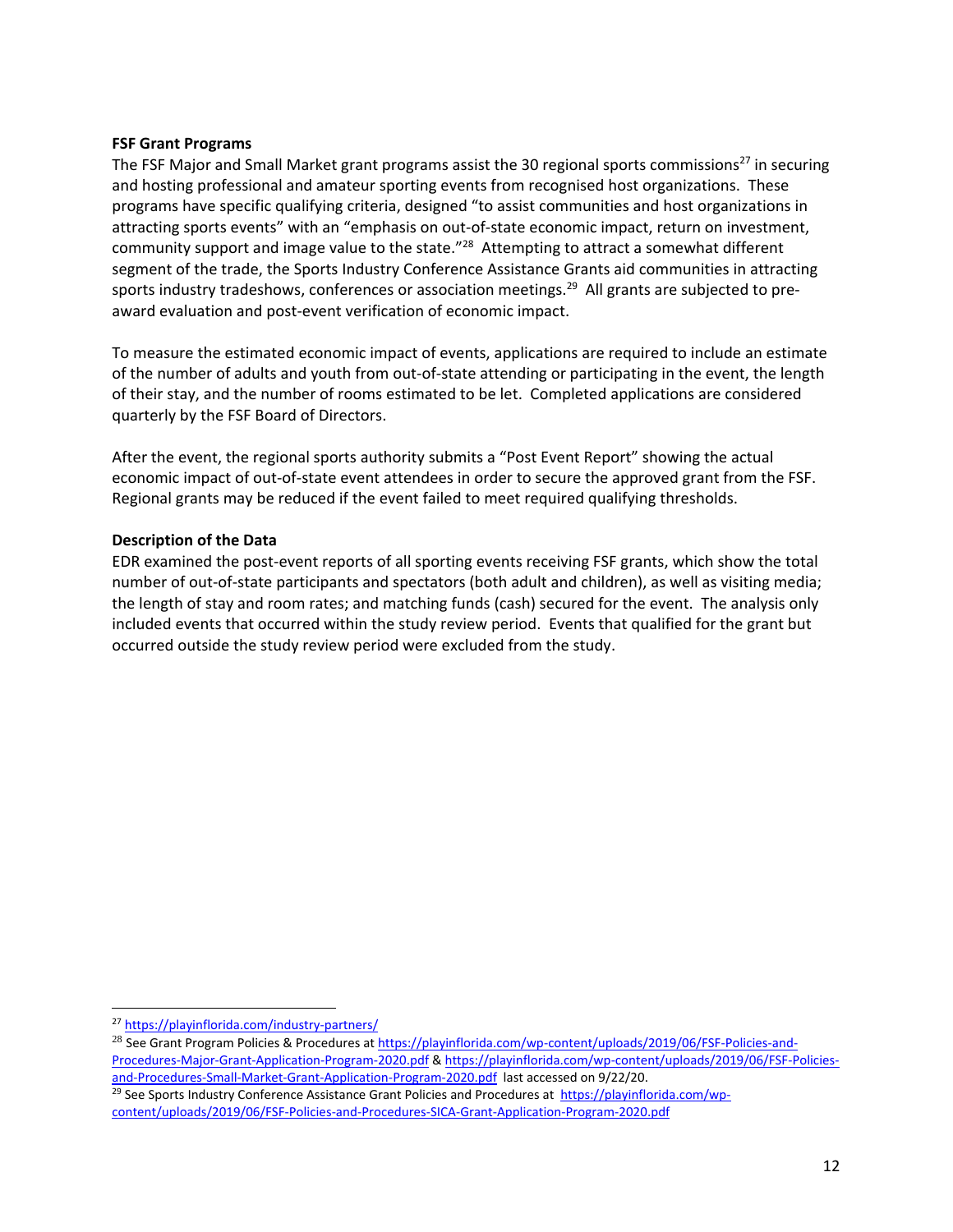#### **Analysis and Findings**

|                                            |               | FY2016 | FY2017 | FY2018 | <b>Total</b> |
|--------------------------------------------|---------------|--------|--------|--------|--------------|
| <b>State Payments in the Window</b>        | Nominal \$(M) | 3.66   | 2.50   | 2.82   | 8.97         |
| lTotal Net State Revenues                  | Nominal \$(M) | 13.98  | 9.71   | 14.69  | 38.33        |
| Return-on-Investment by Year               |               | 3.82   | 3.89   | 5.21   |              |
| Return-on-Investment for the 3 year period |               |        |        |        | 4.27         |

**Statewide Economic Model Impact Projections of the Florida Sports Foundation Grant Program**

|                                          |                     | FY2016 | FY2017 | FY2018 | <b>Total</b> | Average<br>per Year |
|------------------------------------------|---------------------|--------|--------|--------|--------------|---------------------|
| Personal Income                          | Nominal \$(M)       | 257.0  | 189.5  | 289.2  | 735.7        | 245.2               |
| Real Disposable Personal Income          | Fixed 2019-20\$(M)  | 241.7  | 175.4  | 263.2  | 680.4        | 226.8               |
|                                          |                     |        |        |        |              |                     |
| <b>Real Gross Domestic Product</b>       | Fixed 2019-20\$ (M) | 309.6  | 214.6  | 322.9  | 847.0        | 282.3               |
|                                          |                     |        |        |        |              |                     |
| Consumption by Households and Government | Fixed 2019-20\$ (M) | 310.9  | 218.6  | 335.7  | 865.2        | 288.4               |
|                                          |                     |        |        |        |              |                     |
| <b>Real Output</b>                       | Fixed 2019-20\$(M)  | 374.9  | 252.1  | 381.0  | 1.007.9      | 336.0               |

|                         |                | FY2016 | FY2017 | FY2018 | Minimum | <b>IMaximum</b> | Average<br>per Year |
|-------------------------|----------------|--------|--------|--------|---------|-----------------|---------------------|
| <b>Total Employment</b> | Jobs           | 2,006  | 978    | 1,451  | 978     | 2,006           | 1,478.3             |
| Population              | <b>Persons</b> |        | 312    | 488    |         | 488             | 266.7               |

The analysis addressed the impact of 374 sporting events that occurred within the three‐year review period, attracting 2,085,865 out‐of‐state visitors. In those instances where the funding responsibility for an event was shared, the economic benefit was proportionately attributed among the public contributors based on their respective contributions. Per event, the subsequent assignment of visitors to FSF ranged from just under 10 percent to 100 percent. Derived from this calculation for each event, a total of 654,666 out-of-state visitors was attributed to the FSF Grants. Based on an analysis of the postevent reports, each visitor stayed an average of 5.5 days in Florida, directly adding \$624 million to the state's economy.

The Florida Sports Foundation Grant Program has a projected ROI of 4.27. For every dollar spent on the grant program, the State of Florida received \$4.27 in tax revenue. In addition, the grant program increased Florida's Real GDP by about \$847 million and caused Real Disposable Personal Income to grow by \$680 million in the study review period. Even after apportioning some of the benefit to local governments, the FSF grant program had a ROI higher than the other sports‐related programs. This is due to its ability to attract large national events with significant out‐of‐state visitors for, on average, a small state share of the cost. The state share of the cost runs about \$24,000 per event. The visiting participants and spectators to these events stayed longer on average, and consequently spent more money, than a typical Florida visitor – contributing to the higher ROI.

The ROI in this analysis review period is 4.27, which is lower than the ROI of 4.77 in 2018 (and 4.72 in 2015, using revised methodology $30$ ). The lower ROI is primarily due to an increase in state payments relative to the attendance figures, as shown in the table below.<sup>31</sup> Of note, the average three-year per event award reported in 2018 was \$15,000 where now it is \$24,000, an increase of 60 percent.

<sup>30</sup> *See* EDR's 2018 Report, page 15, for more information. http://edr.state.fl.us/Content/returnoninvestment/SportsGrantsandPrograms2018.pdf

<sup>&</sup>lt;sup>31</sup> The ROI also reflects, in part, updated base data in the Statewide Model.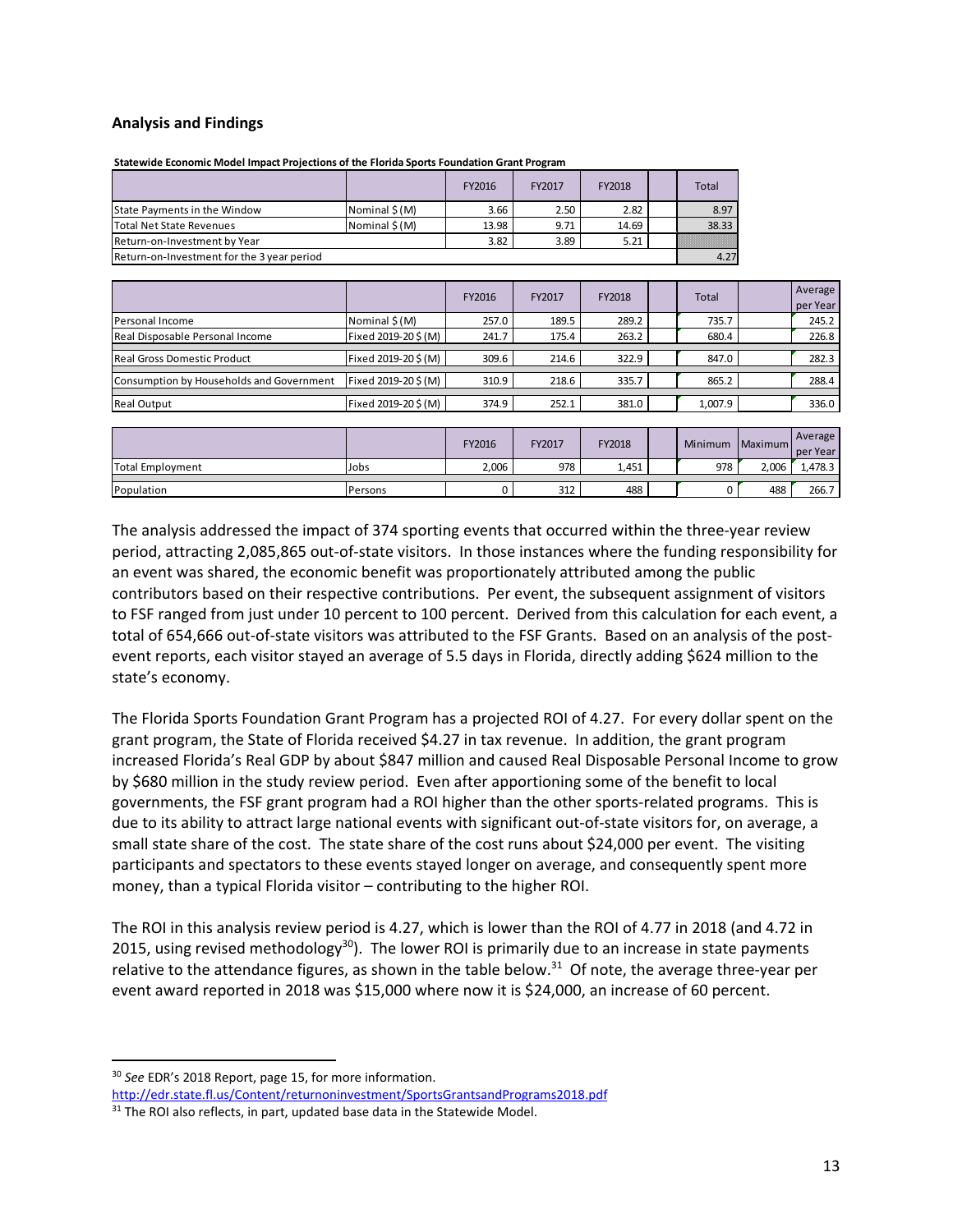| <b>Fiscal Year</b> |     | Total Out-of-<br># of Events State Attendance | Total FSF Grant Total Local Grant<br>Awards |           | <b>Amounts</b>   |
|--------------------|-----|-----------------------------------------------|---------------------------------------------|-----------|------------------|
| 2013-14            | 83  | 495,420                                       | \$                                          | 884,700   | \$<br>2,206,617  |
| 2014-15            | 114 | 573,526                                       | \$                                          | 1,507,581 | \$<br>3,553,043  |
| 2016-17            | 102 | 632,029                                       | \$                                          | 1,865,825 | \$<br>4,887,243  |
| Total              | 299 | 1,700,975                                     | \$                                          | 4,258,106 | \$<br>10,646,903 |
| 2016-17            | 128 | 726,095                                       | \$                                          | 3,658,534 | \$<br>10,048,450 |
| 2017-18            | 125 | 678,155                                       | \$                                          | 2,498,317 | \$<br>8,731,517  |
| 2018-19            | 121 | 681,615                                       | \$                                          | 2,817,521 | \$<br>9,095,652  |
| Total              | 374 | 2,085,865                                     |                                             | 8,974,372 | 27,875,619       |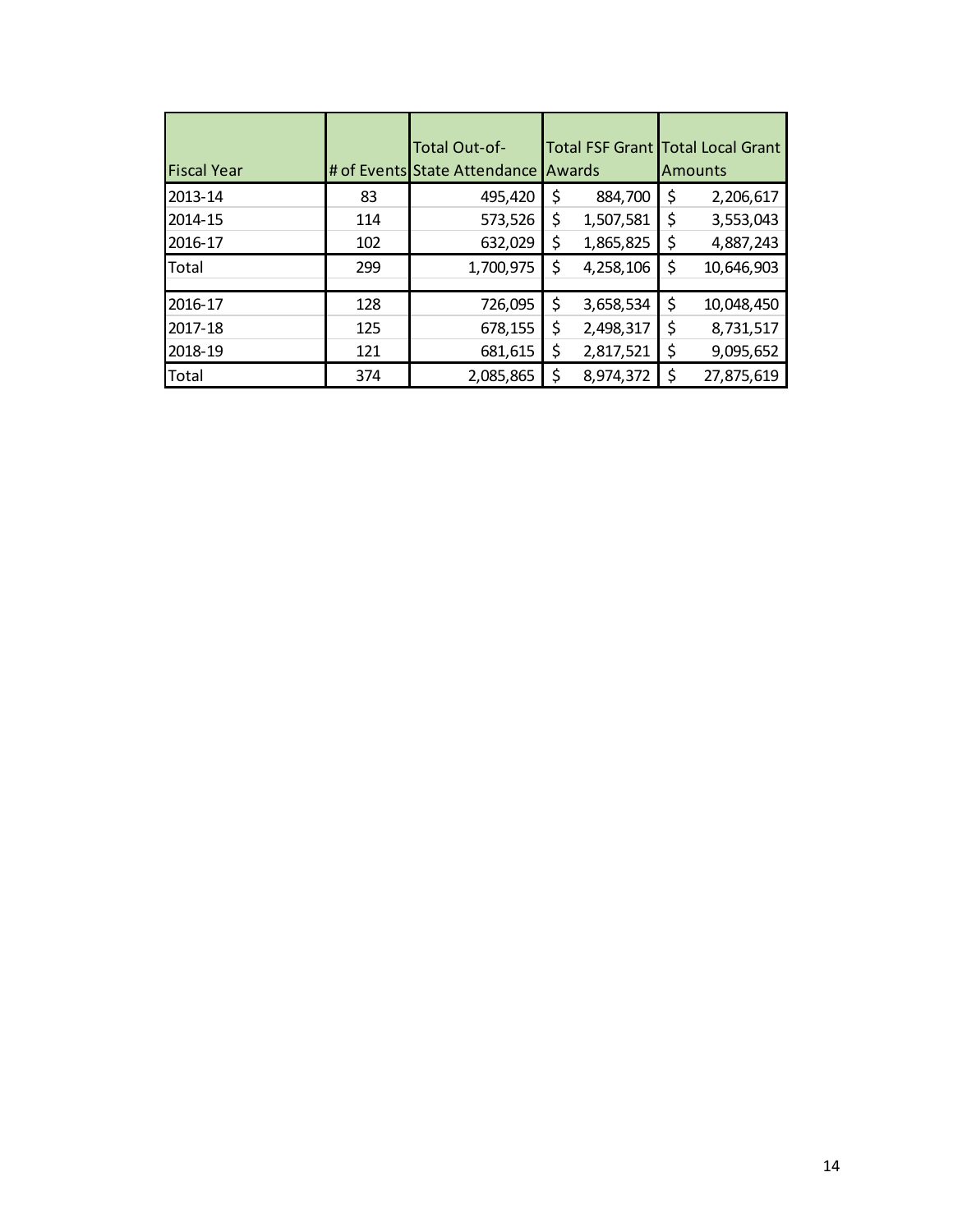#### **PROFESSIONAL SPORTS FRANCHISE INCENTIVE**

#### **Program Description**

The Professional Sports Franchise incentive is the state's funding mechanism to attract and retain pro sport franchises in Florida. Qualified applicants are eligible for up to \$2 million annually for 30 years. Along with local government resources, these dollars are pledged as security for bonds, the proceeds of which fund the acquisition, construction, reconstruction or renovation of pro sport facilities.

In its initial effort to attract professional sports franchises to the state, the Legislature authorized three funding mechanisms for the construction of facilities. In 1988, local governments were authorized to levy a local option sports facility sales tax on stadium admissions, concessions and parking that was matched with an equal amount of state funds of up to \$2 million per year and \$15 million over the life of the facility.<sup>32</sup> The law also authorized counties to levy a one-percent tourist development tax to pay the debt service on any bonds issued to finance the construction, reconstruction, or renovation of a professional sports franchise facility.

In 1991, the Legislature significantly revised the incentive to extend its duration, providing up to \$2 million a year for up to 30 years to applicants certified by the Department of Commerce.<sup>33</sup> Certification criteria include a commitment by the franchise to use the facility for five years; a declaration by the local government that the project serves a public purpose; projections for paid attendance showing at least 300,000 attendees annually; projections demonstrating that the facility will generate at least \$2 million annually in sale taxes; and demonstration of financial capability to provide more than one‐half of the costs incurred or related to the improvement or development of the facility. This law also established an incentive for new spring training franchises, limited the total number of incentive awards to six, and prohibited facilities from receiving more than one award.

The qualifying criteria were amended in 1994 to extend the use commitment from five to ten years for pro sports franchises.<sup>34</sup> In addition, counties were authorized to levy an additional one-percent tourist development tax to pay the debt service on bonds issued to finance the construction, reconstruction, or renovation of a professional sports franchise facility.<sup>35</sup> The incentive was made available to fund facilities for "retained" pro franchise facilities in 1995,<sup>36</sup> and the cap on the number of awards was increased from six to eight in 1996.<sup>37</sup> The cap was increased again in 2000, with eight awards specifically reserved for pro facilities.<sup>38</sup>

To date, eight certified facilities for new or retained professional sports franchises have received funding distributions from DOR.<sup>39</sup> Each facility receives \$166,667 monthly (\$2 million annually) for no more than

<sup>32</sup> Section 288.1162, F.S., created in ch. 88-226, L.O.F. Approval was contingent upon review and recommendation by the Florida Department of Commerce, and subsequent Legislative authorization. If a local government was successful in signing a franchise before January 1, 1989, they would also have received an additional \$1,757,920 to assist in locating the franchise in Florida. This incentive was not awarded to any franchise. Also see s. 212.20(6)(d)6.b., F.S.

<sup>33</sup> Chapter 91‐274, L.O.F.

<sup>34</sup> Section 35, ch. 94‐338, L.O.F.

<sup>35</sup> Section 37, ch. 94‐338 and s. 1, ch. 94‐275, L.O.F.

<sup>36</sup> Chapter 95‐304, L.O.F.

<sup>37</sup> Section 45, ch. 96‐320, L.O.F.

<sup>38</sup> Section 2, ch. 2000-186, L.O.F. Five awards were specifically authorized for retained Spring Training franchises.

<sup>&</sup>lt;sup>39</sup> The eighth pro sport certification was specifically designated by s. 4, ch. 2006-262, L.O.F., for an NBA franchise located in Florida since 1997. In 2014, the Legislature established the Sports Development Program to provide an additional sales tax distribution to local governments for the purpose of constructing or renovating professional sports facilities; however, the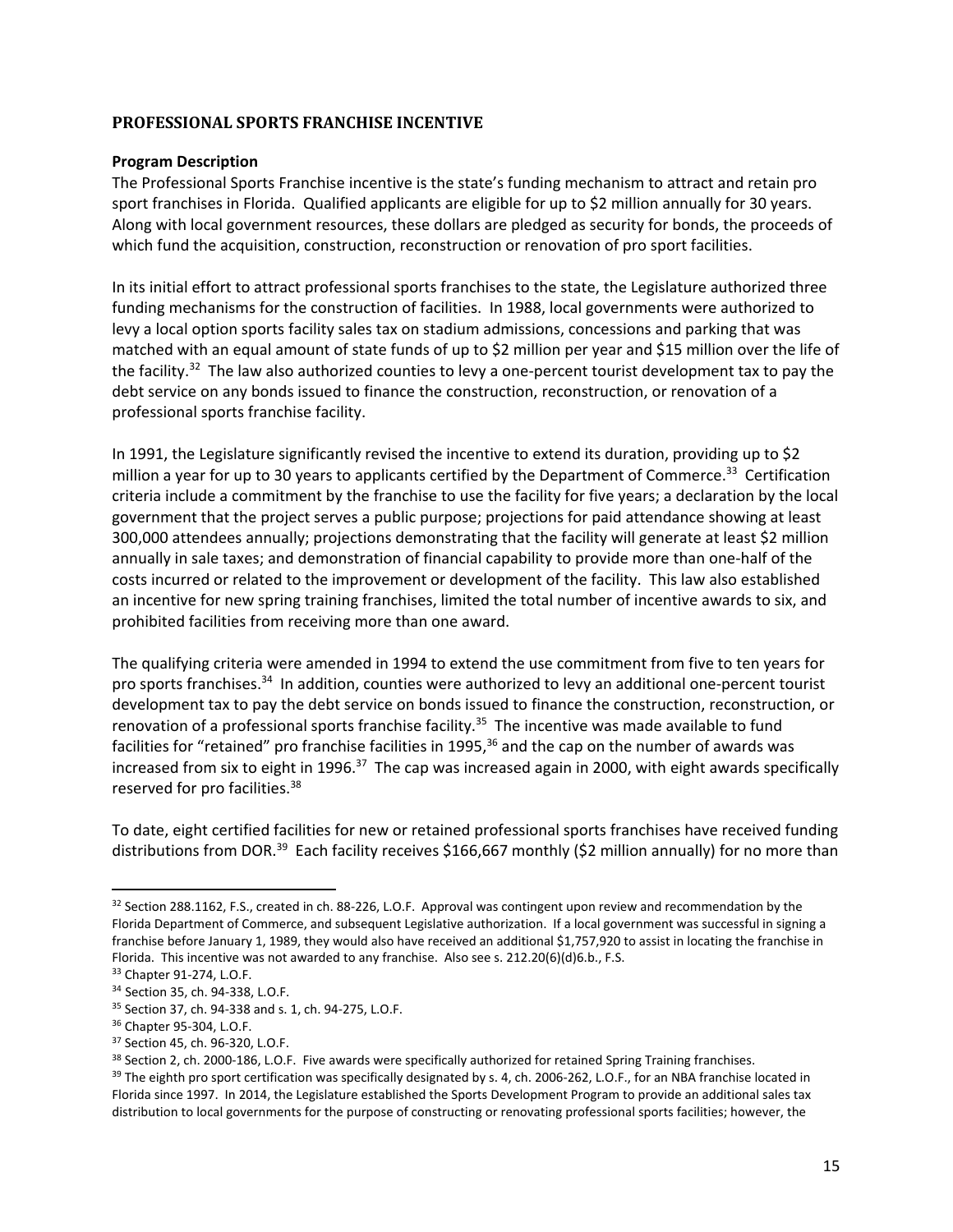30 years, totaling a maximum of \$60 million. These distributions fund a relatively small portion of the total debt financing for pro‐sport facilities, ranging from 6.0 to 17.4 percent. Finally, in some cases, the primary tenant financially contributes to the construction or reconstruction of the facility.

#### **Data**

To evaluate the program, EDR reviewed published attendance figures for the eight professional teams that use facilities financed, in part, by the Professional Sports Franchise incentive. This includes NCAA Football and Basketball special events. In addition, EDR reviewed an analysis entitled *2010‐11 Fiesta Bowl Festival of College Football: Economic Impact Study* which provided estimates of out‐of‐state visitors to certain bowl games at sport facilities. The study included separate estimates for both Bowl Championship Series (BCS) games and non‐BCS games.

Further, EDR examined the bond documents associated with the building or renovation of the qualified facilities. The bond documents helped in calculating the proportions of total financing provided by local sources and the state's sales tax distributions.

Finally, the Department of Revenue provided sales tax distribution data for each Professional Sports Franchise Incentive recipient.

qualifying and certification criteria are substantially different from the Professional Sports Franchise Facility incentive. (Section 4, ch. 2014‐167, L.O.F., creating s. 288.11625, F.S.). To date, no projects have qualified.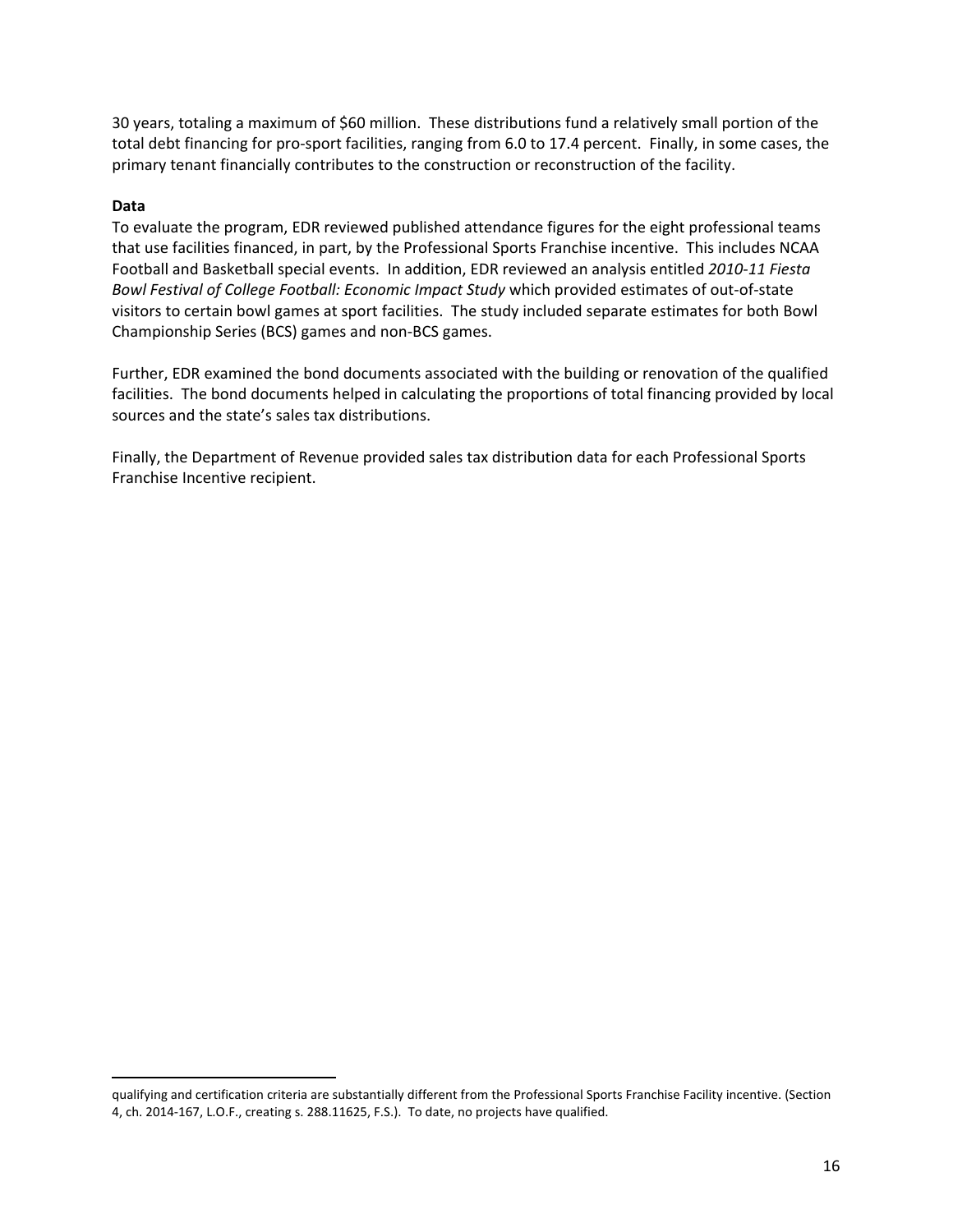#### **Analysis and Findings**

Statewide Economic Model Impact Projections of the Professional Sports Facilities

|                                             |                | FY2016 | FY2017 | FY2018 |  | Total |  |
|---------------------------------------------|----------------|--------|--------|--------|--|-------|--|
| <b>State Payments in the Window</b>         | Nominal \$ (M) | 16.00  | 16.00  | 16.00  |  | 48.00 |  |
| Total Net State Revenues                    | Nominal \$(M)  | 13.34  | 9.18   | 13.36  |  | 35.88 |  |
| Return-on-Investment by Year                |                | 0.83   | 0.57   | 0.84   |  |       |  |
| Return-on-Investment for the 12 year period |                |        |        |        |  |       |  |

|                                          |                     | FY2016 | FY2017 | FY2018 | Total | Average<br>per Year |
|------------------------------------------|---------------------|--------|--------|--------|-------|---------------------|
| Personal Income                          | Nominal \$(M)       | 193.3  | 139.7  | 208.5  | 541.4 | 180.5               |
| Real Disposable Personal Income          | Fixed 2019-20\$(M)  | 182.1  | 129.7  | 190.5  | 502.4 | 167.5               |
|                                          |                     |        |        |        |       |                     |
| <b>Real Gross Domestic Product</b>       | Fixed 2019-20\$(M)  | 243.8  | 169.0  | 244.1  | 656.8 | 218.9               |
|                                          |                     |        |        |        |       |                     |
| Consumption by Households and Government | Fixed 2019-20\$ (M) | 253.1  | 180.6  | 262.3  | 696.0 | 232.0               |
|                                          |                     |        |        |        |       |                     |
| <b>Real Output</b>                       | Fixed 2019-20\$ (M) | 285.3  | 190.1  | 278.8  | 754.2 | 251.4               |

|                         |                | FY2016 | <b>FY2017</b> | FY2018 | <b>Minimum</b> | <b>Maximum</b> | Average<br>per Year |
|-------------------------|----------------|--------|---------------|--------|----------------|----------------|---------------------|
| <b>Total Employment</b> | Jobs           | 1,409  | 626           | 944    | 626            | 1,409          | 993.0               |
| Population              | <b>Persons</b> |        | 184           | 288    |                | 288            | 157.3               |

In 2018, EDR surveyed the eight professional sports teams to ascertain the number of out‐of‐state visitors attending events in their facilities during the review period. Three of the eight teams estimated that, on average, 13.9 percent of attendees were from out‐of‐state, based on the zip codes identified in billing documents. EDR applied this estimate to the published attendance figures to estimate the number of out‐of‐state attendees for this review period.

It is possible that the estimate does not account for all out-of-state visitors to professional sport games, as visitors may have purchased tickets through a third‐party vendor. However, the number does not appear to be unreasonable. Two professional sports impact studies identify overnight, out‐of‐state attendees ranging from 6 percent to 10.5 percent.<sup>40</sup> Additionally, the estimate assumes that all of the out‐of‐state attendees were visiting Florida primarily to watch the sporting event. This is a generous assumption, as some of these visitors could have been "casuals," with a different primary reason for visiting Florida.

Attendees to NCAA Football and Basketball special events played at the facilities were included in the analysis. The analysis entitled *2010‐11 Fiesta Bowl Festival of College Football: Economic Impact Study* provided the percentage of out-of-state visitors who attended either a BCS or a non-BCS bowl game. Using this share, EDR attributed an additional 150,442 visitors to professional sports facilities for the bowl games. These attendance figures are higher than the figures in the previous study, primarily because more out‐of‐state collegiate teams participated in NCAA Football and Basketball special events during this review period.

When financing responsibilities for facilities or events are shared, the economic benefit (or outcome) is proportionately attributed among the public contributors. In this case, EDR found that the Professional Sports Franchise incentive provided 26 percent of the public financing for the 8 facilities, while the local governments contributed the remaining 74 percent. Based on the proportions of state and local

 $^{40}$  See The Impact of Oriole Park at Camden Yards on Maryland's Economy, 2006 and Seattle Seahawks Economic Impact, 1996.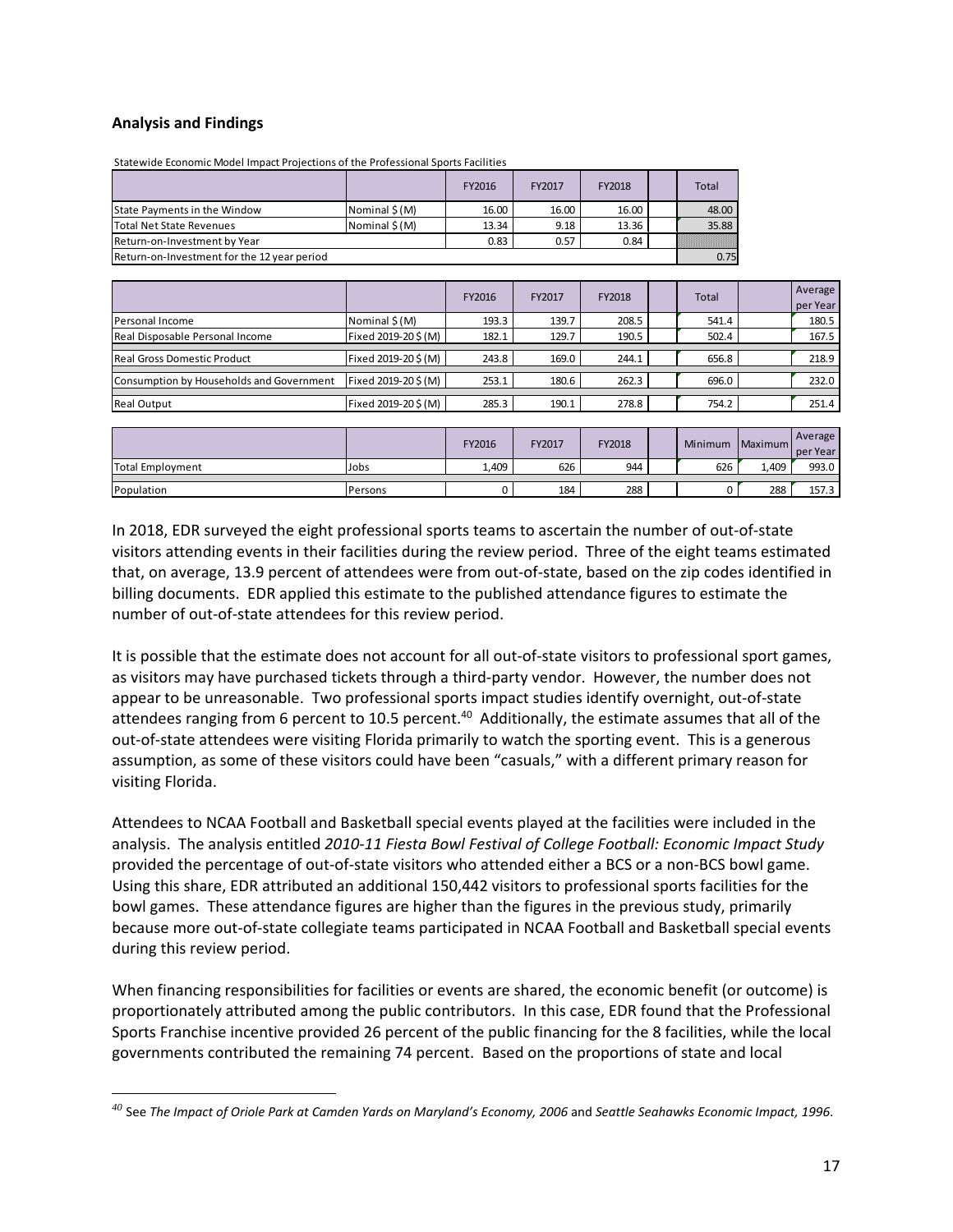financing, the analysis attributes 506,662 out‐of‐state visitors to the state incentive. Including the bowl game attendees, total out‐of‐state visitors due to the state's share increased to 598,485 which is 7.73 percent higher than seen in the 2018 analysis.

The Professional Sports Facilities Incentive Program has a projected ROI of 0.75. For every dollar spent through the incentive, the state of Florida received 75 cents in tax revenue. In addition, the state incentive caused Florida's Real GDP to increase by about \$656.8 million and caused Real Disposable Personal Income to grow by \$502.4 million during the review period. The program attracted the second highest number of out-of-state visitors in the study, and came in with the second highest ROI. Even so, the ROI is significantly lower than the 4.27 ROI for the Florida Sports Foundation Grant Program. This is largely due to the cost of the program. The State's cost for the incentive program during the review period was \$16 million per year. In contrast, the Florida Sports Foundation Grant program cost the State an average of nearly \$3.0 million per year.

The ROI during this review period is marginally higher than the previous analyses, 0.75 in this report versus 0.32 and 0.30 in the prior reports. This increase can be attributed to the higher number of out‐ of-state visitors, as well as the greater number of out-of-state collegiate teams participating in NCAA Football and Basketball special events in this review period.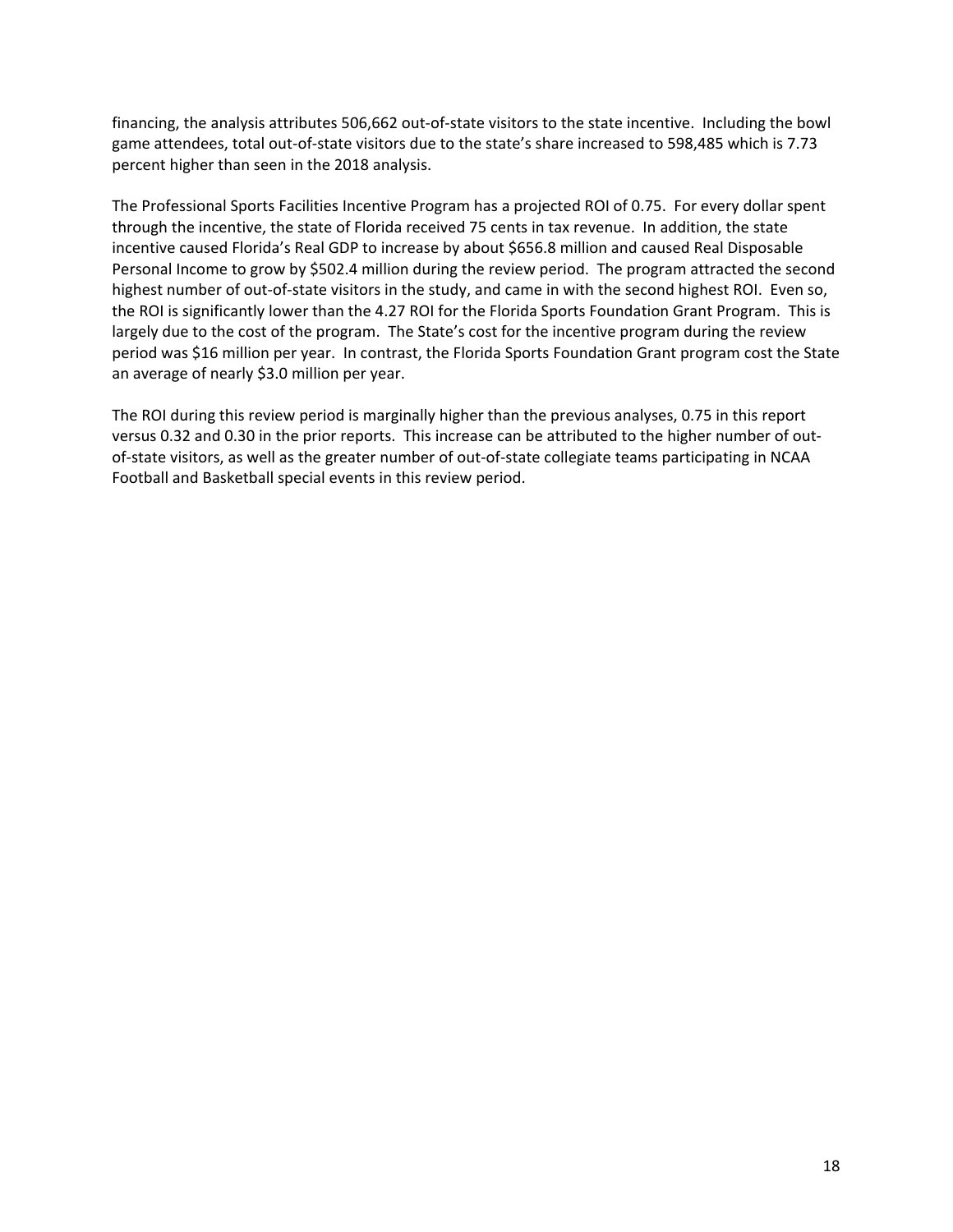#### **SPRING TRAINING BASEBALL FRANCHISE INCENTIVE**

#### **Program Description**

The Spring Training Baseball Franchise Incentive is the state's funding mechanism to attract and retain facilities for Major League Baseball (MLB) spring training in Florida. Qualified applicants are eligible for up to \$500,000 annually for up to 30 years. These dollars are typically pledged with designated Tourist Development Tax revenue and other local government resources to secure bonds used to fund the acquisition, construction, reconstruction or renovation of spring training facilities.

In 1988, the Florida Legislature established the first state incentive to attract professional franchises to the state. In 1991, the law was significantly revised and expanded to include an incentive for new spring training baseball franchises. Certification criteria for the spring training franchise incentive included a commitment by the franchise to use the facility for fifteen years; projections for paid attendance showing at least 50,000 attendees annually; demonstration of financial capability to provide more than one‐half of the costs incurred or related to the improvement or development of the facility; proof that the facility was located within 20 miles of an interstate or other limited‐access highway system; and a requirement that the county levy a four-percent Tourist Development Tax, with 87.5 percent of the proceeds dedicated to the construction of the complex.<sup>41</sup> This law also limited the total number of awards for both the professional sports franchises and new spring training franchises to six, and prohibited facilities from receiving more than one award.

In 1999, the Legislature extended the use of the Professional Sports and Additional Professional Sports Tourist Development Taxes to fund debt service on spring training franchise facilities.<sup>42</sup> At that point, no local governments had applied for the incentive.

In 2000, the law was amended to provide the incentive to "retained" rather than "new" spring training franchises, to delete the requirement that the facility be located within 20 miles of an interstate or other limited-access highway system, and to establish ranking criteria for awards. The awards were limited to publically‐owned facilities and were authorized for in‐state relocations provided certain conditions were met. The law also imposed a cap of five awards.<sup>43</sup>

In 2006, the number of authorized awards for spring training facilities was expanded from five to ten, with the imposition of additional certification criteria. Counties were also authorized to use up to \$2 million of their local option half‐cent sales tax revenues annually to fund facilities for new or retained professional sports franchises and facilities for retained spring training franchises.44 The scope of the incentive was expanded in 2010, to include any spring training franchise rather than only "retained" spring training franchises.<sup>45</sup> By August 2012, ten facilities were certified for the incentive.<sup>46</sup>

<sup>41</sup> Ch. 91‐274, L.O.F.

<sup>42</sup> Section 1, ch. 99‐287, L.O.F

<sup>43</sup> Ch. 2000‐186, L.O.F.

<sup>44</sup> Ch. 2006‐262, L.O.F.

<sup>45</sup> Ch. 2010-140, L.O.F. Also, provisions relating to the spring training incentive were transferred from s. 288.1162 to the newly created s. 288.11621, F.S. Also see s. 212.20(6)(d)6.b., F.S.

<sup>&</sup>lt;sup>46</sup> All totaled, eleven facilities have been certified since the inception of the program; however, only seven facilities currently receive distributions. Since 2015, six additional facilities have been certified under the Retention of Spring Training Baseball Franchises incentive enacted in 2013 (s. 24, ch. 2013‐42; amended by s. 5, ch. 2014‐167, L.O.F.; and codified in s. 288.11631, F.S.). This program provides up to \$20 million over 20 years to fund single‐franchise facilities, and \$50 million over 25 years to fund facilities housing more than one franchise. This program has not been reviewed as the Legislature has not required it be evaluated.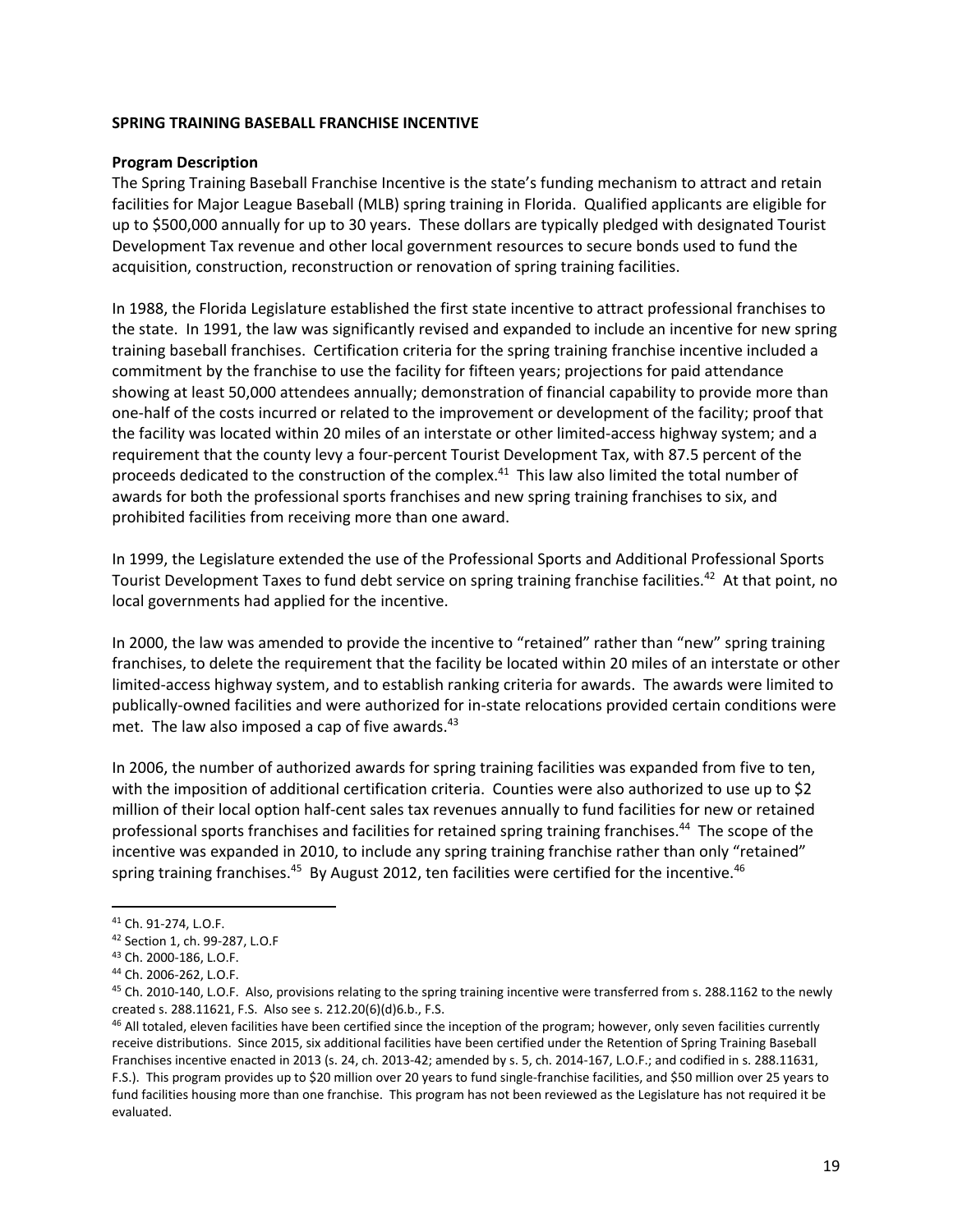#### **Data**

To analyze the program, EDR obtained attendance figures, by team, from the official Florida's Grapefruit League website, which is maintained by the Florida Sports Foundation.<sup>47</sup> EDR also reviewed the analysis entitled *2009 Major League Baseball Florida Spring Training Economic Impact Study*, which provided an estimate of out-of-state visitors whose primary reason for visiting Florida was to attend Spring Training games.48 In addition, EDR reviewed the subsequent update entitled *2018 Major League Baseball Spring Training Economic Impact Study* which provided an estimate of out‐of‐state visitors whose primary reason for visiting Florida was to attend Spring Training games in 2018.<sup>49</sup> Both studies included information on average party size, average expenditure amount per party per day, and length of stay for these out‐of‐state visitors.

Further, EDR examined the bond documents associated with the building or renovation of the qualified facilities. The bond documents helped in calculating the proportions of total financing provided by local sources and the state's sales tax distributions.

Finally, the Department of Revenue provided sales tax distribution data for each Spring Training Baseball Facilities recipient.

 <sup>47</sup> http://www.floridagrapefruitleague.com

<sup>&</sup>lt;sup>48</sup> The Bonn Marketing Research Group, Inc. Report on file. Available upon request.

<sup>49</sup> http://playinflorida.com/wp‐content/uploads/2018/08/GFL‐IS‐Page‐by‐Page‐Booklet‐spread.pdf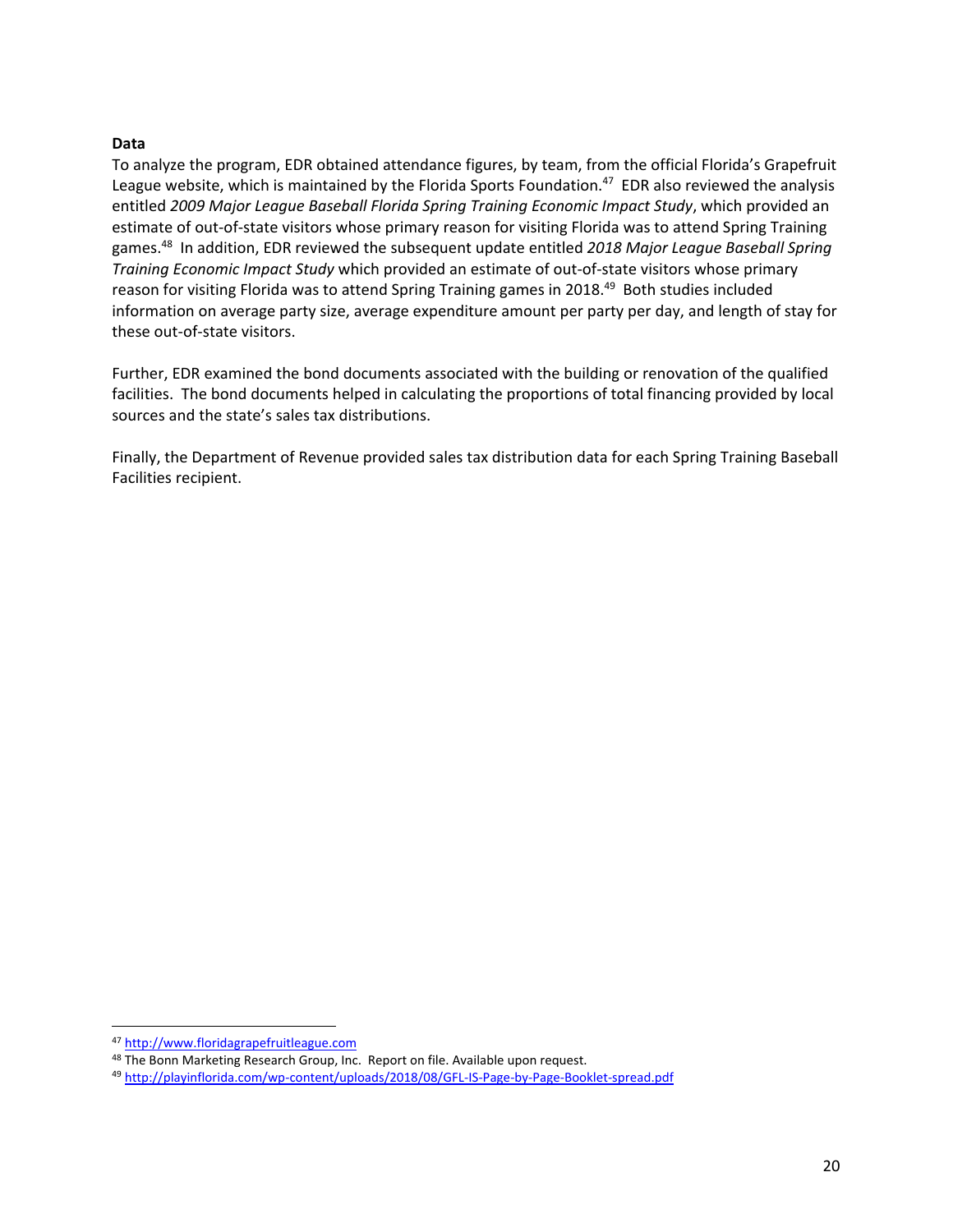#### **Analysis and Findings**

|                                            |                | FY2016 | FY2017 | FY2018 | <b>Total</b> |
|--------------------------------------------|----------------|--------|--------|--------|--------------|
| <b>State Payments in the Window</b>        | Nominal \$ (M) | 3.70   | 3.50   | 3.50   | 10.70        |
| lTotal Net State Revenues                  | Nominal \$(M)  | 1.94   | 1.86   | 1.91   | 5.74         |
| Return-on-Investment by Year               |                | 0.52   | 0.53   | 0.54   |              |
| Return-on-Investment for the 3 year period |                |        |        |        | 0.54         |

Statewide Economic Model Impact Projections of the Spring Training Baseball Franchise Incentive

|                                          |                     | FY2016 | FY2017 | FY2018 | <b>Total</b> | Average<br>per Year |
|------------------------------------------|---------------------|--------|--------|--------|--------------|---------------------|
| Personal Income                          | Nominal \$(M)       | 28.8   | 28.8   | 30.7   | 88.3         | 29.4                |
| Real Disposable Personal Income          | Fixed 2019-20\$(M)  | 27.1   | 26.6   | 27.9   | 81.7         | 27.2                |
|                                          |                     |        |        |        |              |                     |
| <b>Real Gross Domestic Product</b>       | Fixed 2019-20\$(M)  | 36.8   | 35.0   | 35.9   | 107.7        | 35.9                |
|                                          |                     |        |        |        |              |                     |
| Consumption by Households and Government | Fixed 2019-20\$(M)  | 39.2   | 37.7   | 39.5   | 116.4        | 38.8                |
|                                          |                     |        |        |        |              |                     |
| <b>Real Output</b>                       | Fixed 2019-20\$ (M) | 43.2   | 40.3   | 41.0   | 124.5        | 41.5                |

|                         |                | FY2016 | FY2017 | FY2018 | Minimum | Maximum | Average<br>per Year |
|-------------------------|----------------|--------|--------|--------|---------|---------|---------------------|
| <b>Total Employment</b> | Jobs           | 221    | 162    | 139    | 139     | 221     | 174.0               |
| Population              | <b>Persons</b> |        | 40     | 80     |         | 80      | 40.0                |

Using the 2009 and 2018 economic impact studies for MLB Spring Training activities, EDR estimated the percentage of out‐of‐state visitors whose primary reason for visiting Florida was to attend Spring Training events. In the three‐year review period, a projected 334,214 out‐of‐state visitors came to Florida for this purpose, an amount similar to (but slightly below) the 2018 study. The analysis attributes only 22 percent of these visitors to the state incentive. This is due to two reasons. First, only the attendance from facilities actually financed by the incentive was included in the analysis. Second, local contributions were the primary source of financing for these facilities, and that condition was reflected in the apportionment of attendance between state and local governments. The expenditure amount per party and average number of nights stayed were drawn from the impact studies and then used to measure the dollar amount that each visitor added to Florida's economy.

Construction expenditures benefit the state through additional tax revenue, personal income and GDP growth; however, no recipient facilities were under construction or renovation during the review period. Consequently, no construction expenditures were included in the analysis.

The Spring Training Baseball Franchise Incentive program has a projected ROI of 0.54. For every dollar spent on the program, the state of Florida received 54 cents in tax revenue. In addition, the program increased Florida's Real GDP by \$107.7 million and caused Real Disposable Personal Income to grow by \$81.7 million during the review period.

The ROI during this review period is higher than the previous analyses, 0.54 in this report versus 0.22 and 0.11 in the prior reports. The increase from the first to the second review period (0.22 relative to 0.11) is primarily attributed to the increased construction expenditures during that period. The increase from the second to the third review period (0.54 relative to 0.22) is due to a 23.0 percent decline in state payments, as three facilities exhausted their eligibility for the incentive distributions.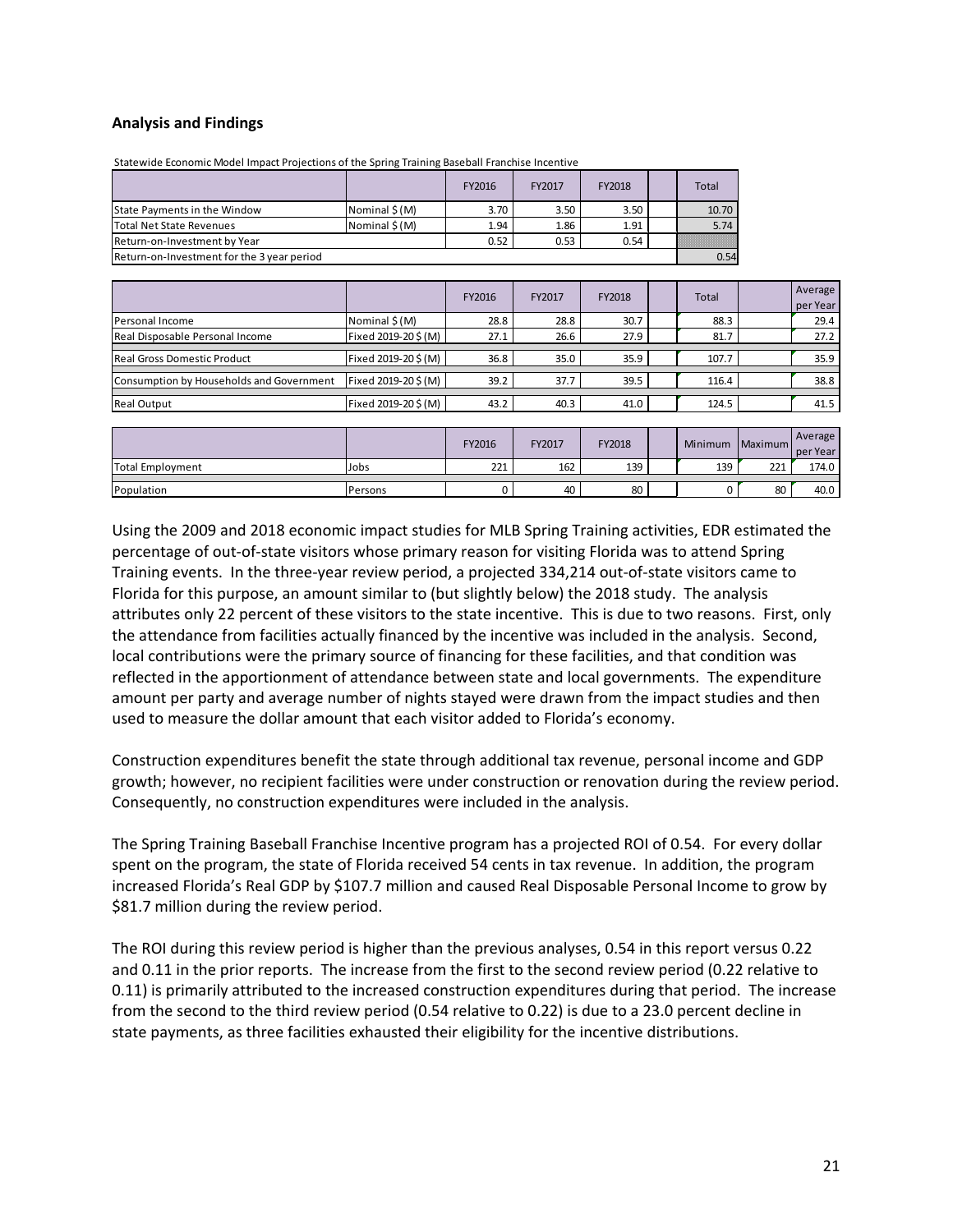#### **PROFESSIONAL GOLF HALL OF FAME FACILITY INCENTIVE**

#### **Program Description**

World Golf Foundation, Inc., was established in 1994 as a non‐profit with the purpose of constructing and operating the World Golf Hall of Fame facility in Northeast Florida. The \$48.6 million facility was completed and opened to the public in May 1998. It was originally located in North Carolina and was owned and operated by the PGA of America.<sup>50</sup>

In 1993, the Legislature authorized a funding mechanism for financing this sports‐destination facility, which is part of the "World Golf Village" project, a "vacation destination with two championship golf courses, high-end accommodations and several other amenities."<sup>51</sup> The project was initially financed by the St. Johns County Industrial Development Authority. In the enacting legislation, the Legislature determined the "facility would receive national and international media promotion and attention to the extent of promoting the quality of life in Florida, so as to attract national and international tourists and sports-related industry..."<sup>52</sup>

In 1998, the Florida Department of Commerce certified the World Golf Foundation as eligible for \$50 million in state sales tax revenue, to be distributed over 25 years for the purpose of covering the financed construction costs related to the Professional Golf Hall of Fame. The 75,000 sq. ft. facility contains a cafeteria, gift shop and IMAX Theater.

Certification criteria included:

- Projections that the professional golf hall of fame facility will attract a paid attendance of more than 300,000 annually.
- An independent analysis or study which demonstrates that the sales and use taxes generated by the use and operation of the facility will equal or exceed \$2 million annually.
- An agreement by the applicant to provide \$2 million annually in national and international media promotion of the professional golf hall of fame facility, Florida, and Florida tourism, through the PGA Tour, Inc., or its affiliates, at the then-current commercial rate, during the period of time that the facility receives funding from the state.
- Documentation that the applicant has provided, is capable of providing, or has financial or other commitments to provide more than one‐half of the costs incurred or related to the improvement and development of the facility.

Use of state funds was restricted to costs related to the construction, reconstruction, renovation, promotion, or operation of the facility. The last scheduled distribution to St. Johns County Industrial Development Authority is June 2023.

The law also required the department to recertify every 10 years that the facility is open, continues to be the only professional golf hall of fame in the United States recognized by the PGA Tour, Inc., and is meeting the minimum projections for attendance or sales tax revenue as required at the time of original certification.

 <sup>50</sup> See http://www.worldgolfhalloffame.org

<sup>51</sup> Chapter 93-233, L.O.F., creating s. 288.1168, F.S. & s. 212.20(6)(d)6.c., F.S. See http://www.worldgolfhalloffame.org/aboutthe‐museum/our‐history/

<sup>52</sup> Ch. 93‐233, L.O.F.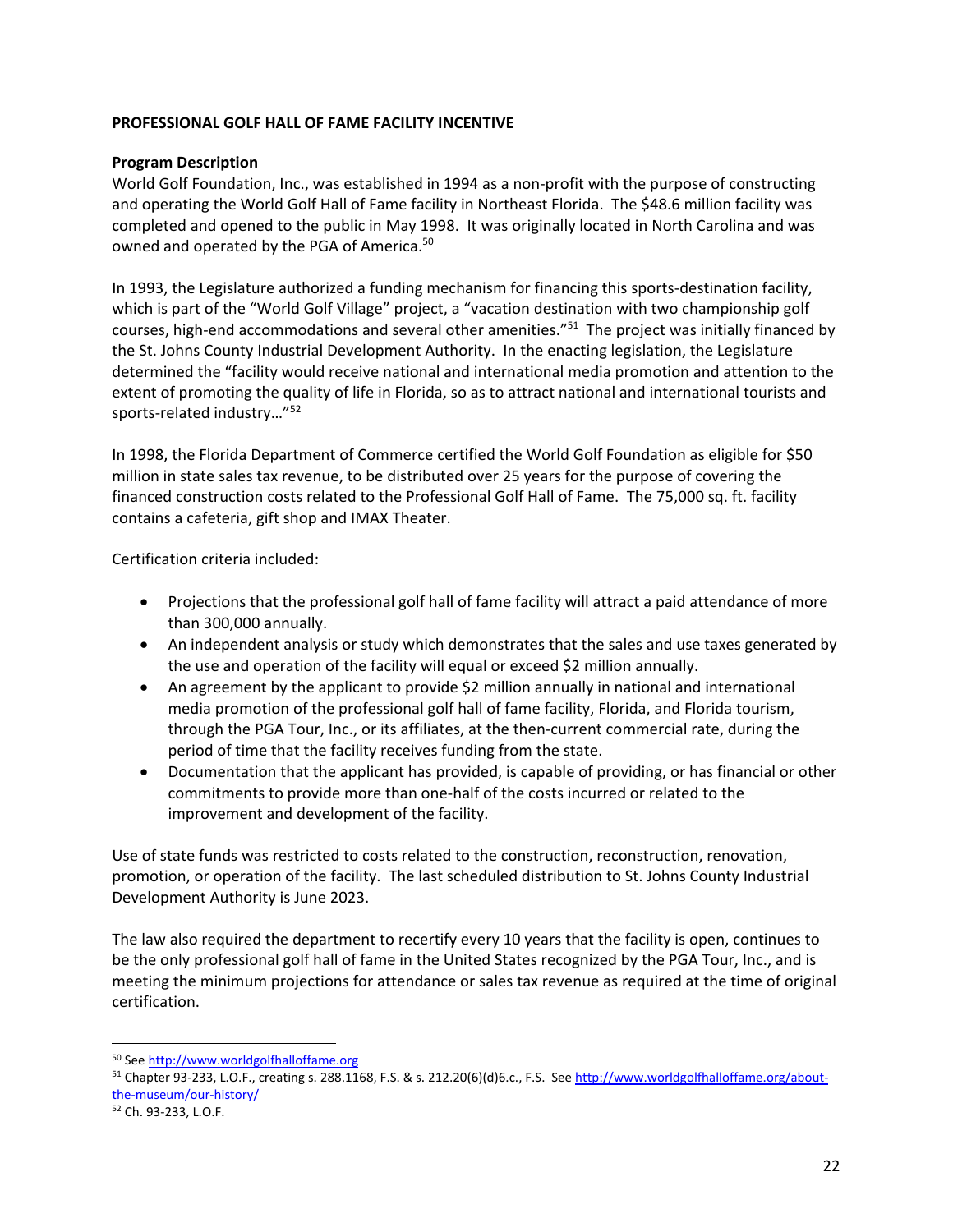In 2017, the Legislature required the Department of Revenue (DOR) to audit the Professional Golf Hall of Fame facility by October 1, 2017, to verify that state payments have been expended to finance the construction or operation of the facility. It also required the owner or operator of the facility to certify by January 1, 2018, that all state payments have been used to pay debt service on bonds issued to finance the construction or renovation of the facility (and related costs).<sup>53</sup>

#### **Data**

To analyze the program, EDR requested that the World of Golf Hall of Fame provide information on total tickets purchased to the Hall of Fame, total number of tickets purchased by Florida residents, and total number of youth tickets purchased to these events. The museum provided attendance numbers, as well the percentage of out‐of‐state visitors.

Further, EDR examined the bond documents associated with the construction of the World Golf Village. The bond documents helped in calculating the proportions of total financing provided by local sources and the state's sales tax distributions.

Finally, the Department of Revenue provided sales tax distribution data for the World of Golf Foundation.

<sup>53</sup> Section 16, ch. 2017-233, L.O.F. The law also includes penalties for failure to comply.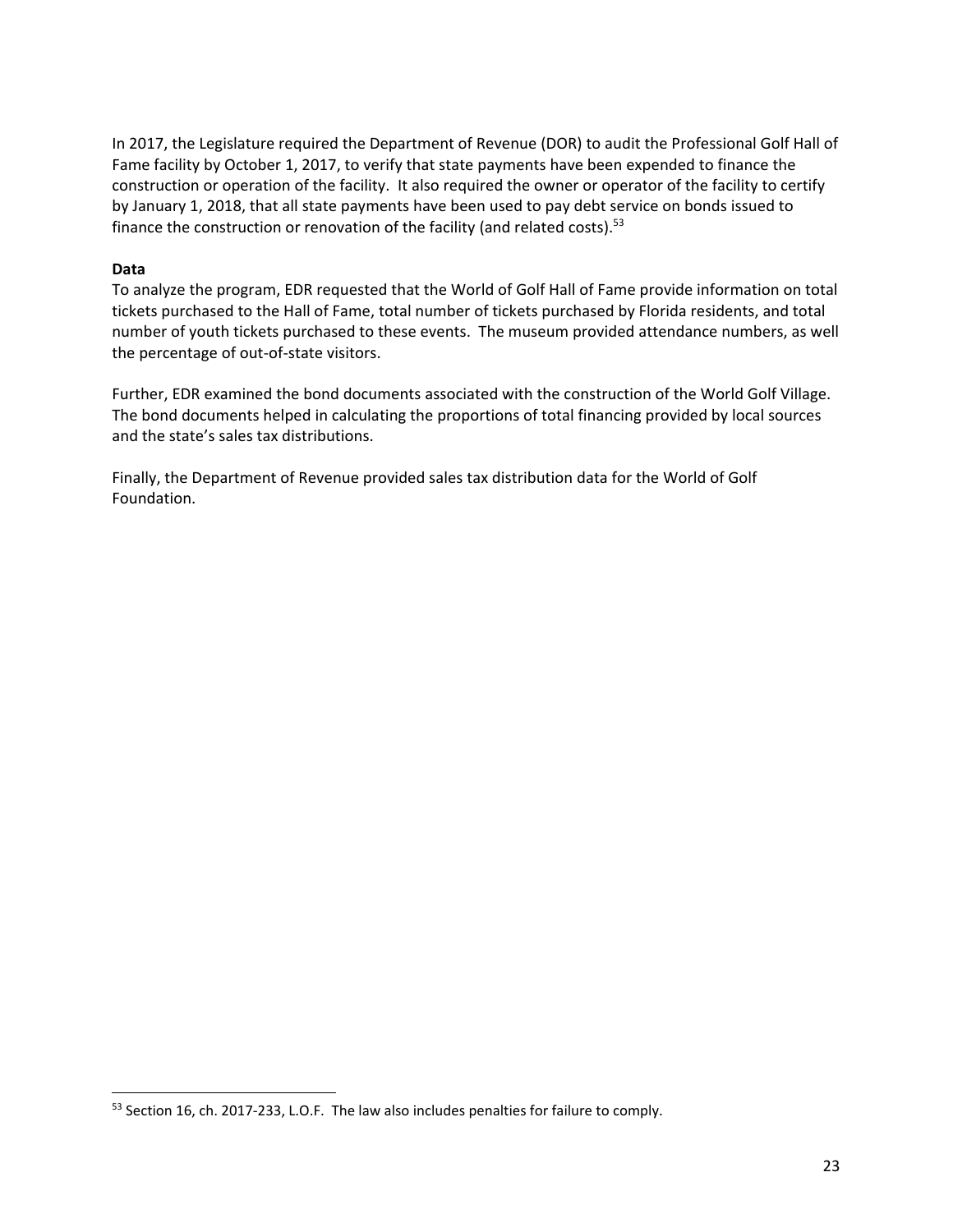#### **Analysis and Findings**

|                                            |               | FY2016 | FY2017 | FY2018 |  | Total |
|--------------------------------------------|---------------|--------|--------|--------|--|-------|
| <b>State Payments in the Window</b>        | Nominal \$(M) | 2.00   | 2.00   | 2.00   |  | 6.00  |
| Total Net State Revenues                   | Nominal S(M)  | 0.29   | 0.29   | 0.30   |  | 0.88  |
| Return-on-Investment by Year               | 0.15          | 0.15   | 0.15   |        |  |       |
| Return-on-Investment for the 3 year period |               |        |        |        |  |       |

**Statewide Economic Model Impact Projections of Statewide Economic Model Impact Projections of the Gold HOF**

|                                          |                     | FY2016 | FY2017 | FY2018 | Total | Average<br>per Year |
|------------------------------------------|---------------------|--------|--------|--------|-------|---------------------|
| Personal Income                          | Nominal \$ (M)      | 5.4    | 5.8    | 6.3    | 17.4  | 5.8                 |
| Real Disposable Personal Income          | Fixed 2019-20\$(M)  | 5.2    | 5.4    | 5.6    | 16.3  | 5.4                 |
|                                          |                     |        |        |        |       |                     |
| Real Gross Domestic Product              | Fixed 2019-20\$ (M) | 7.8    |        | 8.0    | 23.5  | 7.8                 |
| Consumption by Households and Government | Fixed 2019-20\$(M)  | 9.0    | 9.0    | 9.6    | 27.6  | 9.2                 |
|                                          |                     |        |        |        |       |                     |
| <b>Real Output</b>                       | Fixed 2019-20\$(M)  | 8.8    | 8.6    | 8.8    | 26.3  | 8.8                 |

|                  |                | FY2016 | FY2017 | FY2018 | <b>Minimum</b> | <b>Maximum</b> | Average<br>per Year |
|------------------|----------------|--------|--------|--------|----------------|----------------|---------------------|
| Total Employment | Jobs           | 43     | 33     | 26     | 26             | 43             | 34                  |
| Population       | <b>Persons</b> |        | (8)    | 24     | (8)            | 24             |                     |
|                  |                |        |        |        |                |                |                     |

The World of Golf Hall of Fame reported 461,983 total visitors during the review period. EDR applied the previously reported ratio of in‐state to out‐of‐state visitors to estimate that 321,586 visitors (70 percent) were from out-of-state during the current review period. This number of visitors is 10.1 percent lower than the one used in the 2018 report. Further, unlike the other sports-related programs under review, the analysis does not attribute all of a visitor's stay in World Golf Village to the Hall of Fame. The Hall of Fame is just one of the attractions at the World Golf Village, which also includes golf courses, convention space and a luxury hotel. The analysis assumed that all of these attractions contributed to the visitor's decision to go to the World Gold Village. Therefore, the analysis only attributed one‐half of a day to each estimated out‐of‐state visitor. This effectively reduces the percentage of out‐of‐state visitors to 35 percent (160,793) of the total.

EDR also examined the bond documents associated with the construction of the World Golf Village. The bond documents showed that 53.82 percent of the facility was financed by the incentive. Accordingly, the analysis only attributes 53.82 percent of the out‐of‐state visitors to the state. This reduced the total to 86,539 out‐of‐state visitors within the review period.

The World of Golf Facility Incentive has a projected ROI of 0.15. For every dollar spent on the program, the state of Florida received 15 cents in tax revenue. In addition, the program increased Florida's Real GDP by \$23.5 million and caused Real Disposable Personal Income to grow by \$16.3 million during the review period.

The ROI during this review period is only marginally higher than the previous analysis, 0.15 compared to 0.12. While there were fewer visitors in the current review period, this was offset by the higher daily expenditures attributed to their visit. Both results contrast with the negative ROI (‐0.08) from the 2015 analysis. That shift to a positive ROI can be attributed to the increase in the number of reported out-ofstate visitors by the Hall of Fame after augmented steps to capture that information.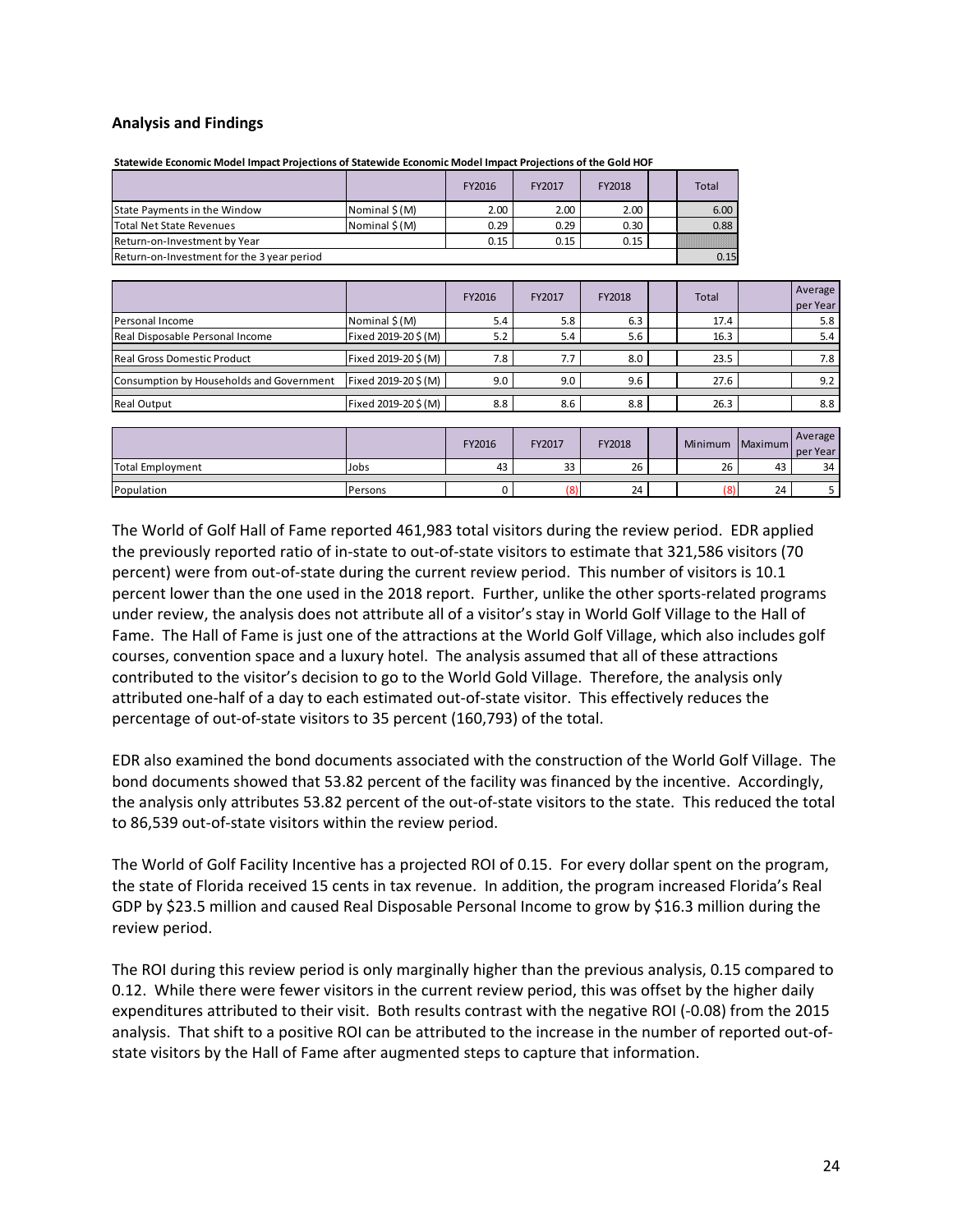## **Appendix: Facilities Financing**

Most stadiums and sports facilities are financed with tax‐exempt bonds, which are issued through state and local governments or other public entities such as regional sports authorities. Tax-exempt bonds allow issuers to take on debt at a lower interest rate relative to taxable bonds. In turn, the underwriter is able to get a better return on their investment because their earnings are exempt from federal income tax. The bonds are secured by pledged revenues which are usually generated from a tax or fee. The most commonly pledged revenues for sports facilities bonds are tourist development taxes, ad valorem taxes, and sales taxes. In a few instances, the bonds have been issued as general obligation debt, which means that all revenues of the issuer, regardless of the source, may be used to pay debt service, if needed.

In Florida, the annual state sales tax distributions for qualified sports facilities have also been used to secure tax-exempt bonds. Issuing bonds provides a large amount of up-front cash that can be used for capital investment. However, most of the bonds are issued with 30‐year maturity structures, which means that a large portion of the state funding is actually used to pay the interest cost of the debt. For example, a certified professional sports facility in Florida that receives \$2 million a year for 30 years pledges this \$60 million to pay debt service on \$30 million of bonds. Therefore, the state's \$60 million long-term investment results in \$30 million of up-front cash that can be used to construct or renovate a facility. The state's investment for spring training facilities is significantly less. In most cases, certified spring training facilities receive \$0.5 million each year for 30 years, which typically results in about \$7.5 million of cash available for the state's \$15 million investment. In both programs, the amount of cash available varies up or down slightly by facility, depending on what interest rate was at the time bonds were issued.

Most of these bonds were issued many years ago, and construction or renovations were completed well before the timeframe for analysis. This means that within this timeframe, the state's expenditures have mostly been used to pay debt service. When calculating the ROI for these programs, it is assumed that all activity at the facility within the review period would not have occurred absent the initial construction or renovation of the facility. The return generated from the state's initial investment in sports facilities is measured as tax revenues generated from spending by out-of-state visitors to sporting events at the publicly-funded facilities minus the state's ongoing financial obligation.

In addition to state sales tax distributions, all of the certified entities in Florida used other funding sources to complete the sports facilities projects. Most of the additional funding was provided through bonds issued by counties, cities, or regional sports authorities. The most commonly used local government revenue sources are county tourist development taxes,<sup>54</sup> followed by local option sales taxes.<sup>55</sup> In a few cases, proceeds from land sales or other non-ad-valorem revenues were also used.

Because local governments also invested in these projects, the state cannot claim all of the benefits. In order to determine what portion of the return to attribute to the state, EDR estimated the portion of

<sup>54</sup> These include the original and additional Tourist Development Taxes, the Professional Sports Franchise Facility Tax, and the Additional Professional Sports Franchise Facility Tax. Also, five counties may levy the High Tourism Impact tax, the revenues from which may be used to fund publicly-owned facilities. (s. 125.0104(3), F.S.)

<sup>&</sup>lt;sup>55</sup> Subject to referendum approval, local governments may use proceeds from the Local Government Infrastructure Surtax. (s. 212.55(2)(d)1.a., F.S.) Counties may also use up to \$2 million annually of the local government half‐cent sales tax allocated to them by the state. (s. 218.64(3)(a), F.S.)